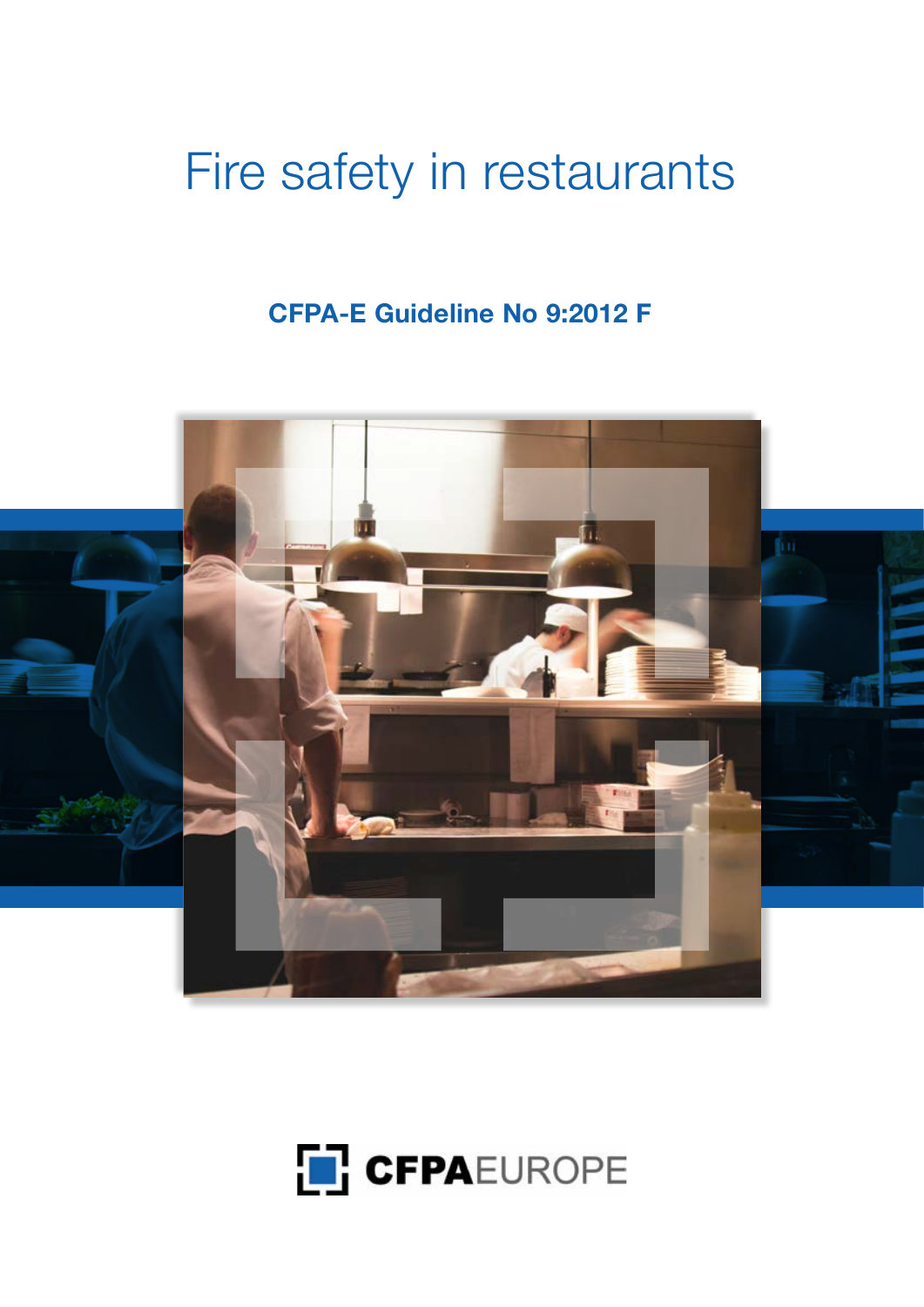

#### **FOREWORD**

The European fire protection associations have decided to produce common guidelines in order to achieve similar interpretation in European countries and to give examples of acceptable solutions, concepts and models. The Confederation of Fire Protection Associations in Europe (CFPA E) has the aim to facilitate and support fire protection work in European countries.

The market imposes new demands for quality and safety. Today, fire protection forms an integral part of a modern strategy for survival and competitiveness.

This Guideline is concerned with fire safety in restaurants. In premises where catering is one of the principal activities, and that includes restaurants, almost twice as many fires occur in kitchens as in any other part of the premises. For that reason the measures described in the Guideline tend to dwell on fire safety in the kitchen, although its theme of risk assessment will involve restaurant management in a survey of fire hazards in all areas and a comprehensive approach to such hazards.

This guideline is primarily intended for those responsible for safety in restaurants. It is also addressed to the rescue services, consultants, safety companies etc. so that, in course of their work, they may be able to help to increase the levels of fire safety.

The proposal for this guideline was presented by The UK Fire Protection Association and the author is Adair Lewis from the UK.

This Guideline has been compiled by Guidelines Commission and adopted by all fire protection associations in the Confederation of Fire Protection Associations Europe. These guidelines reflect best practice developed by the countries of CFPA Europe. Where the guidelines and national requirement conflict, national requirements must apply.

Copenhagen, 22 March 2012 Stockholm, 22 March 2012 CFPA Europe **Guidelines** Commission

Chairman Chairman

Jesper Ditlev Tommy Arvidsson



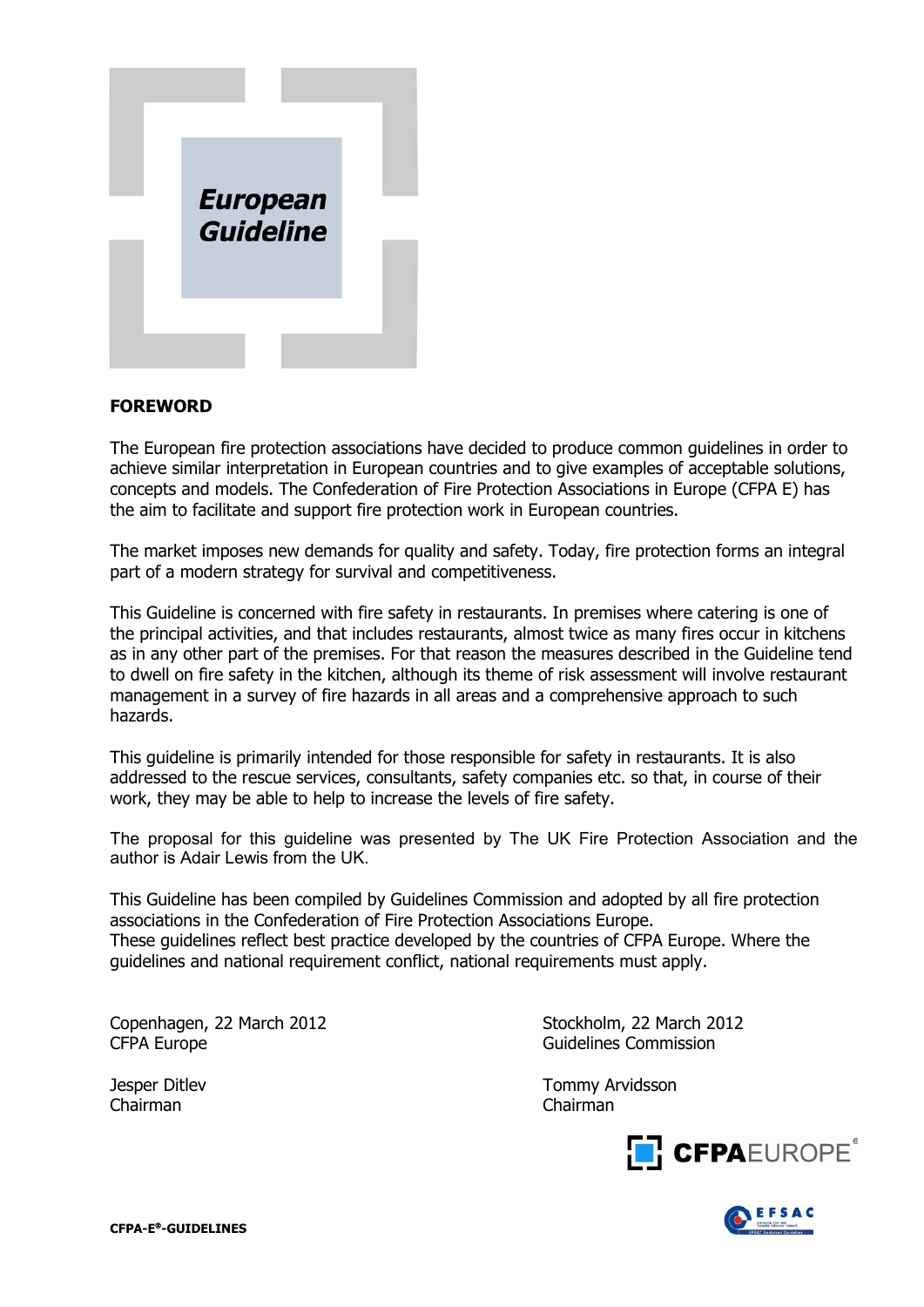

#### **Contents**

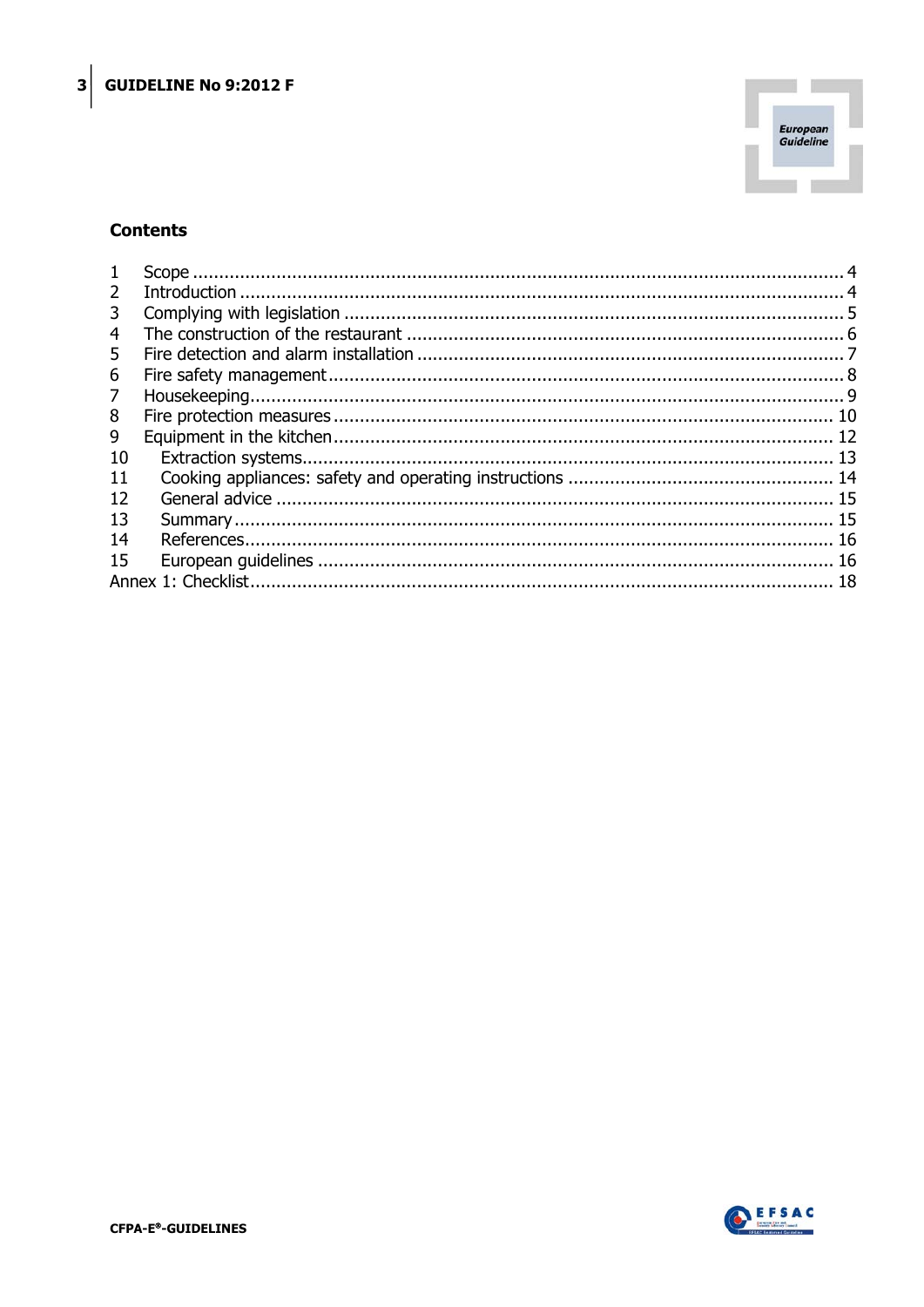

# <span id="page-3-0"></span>**1 Scope**

Although this publication refers specifically to fire safety in restaurants, the hazards from cooking processes arise in a wide variety of other occupancies, including hotels, factory canteens and residential homes and thus many of the measures that are described here are also applicable in those buildings.

The principles outlined here are not, however, necessarily applicable in the case of fast food outlets, the open-fronted restaurants that are found in shopping malls, cooking in a domestic environment or mobile catering facilities.

# <span id="page-3-1"></span>**2 Introduction**

A restaurant where people go to eat will often be a premise with three principal areas:

- 1. The dining area;
- 2. The kitchen/servery/storage room/cold store;
- 3. The cloakrooms; all of which should be subject to a fire risk assessment.

#### **The dining area**

The risk assessment of the dining area (which may include a bar) will cover such topics as:

- combustible materials such as elements of the structure itself, the surface linings, decorations and furnishings, and their likely performance in the event of a fire;
- diners and their activities (including smoking);
- the use of candles on tables:
- open fires in the restaurant;
- the placement of tables and chairs, and routes to the exits;
- the need to keep the fire exits unobstructed and to permit ready passage through fire exit doors;
- signs (and emergency lighting) for fire routes and exits;
- the evacuation procedure;
- cooking processes carried out in the dining area;
- fire safety equipment.

#### **The kitchen area**

The kitchen (which may include its storage area(s) and cold room(s)) is the part of a restaurant which is the area of high hazard and it is dealt with at length in the Guideline. It is essential that if fire breaks out in a kitchen it cannot spread to other parts of the premises, and particularly not to the dining area or into escape routes, hence the need for effective compartmentation described in section 4.

Restaurants vary enormously in their size, layout and style. Their kitchens use increasingly complex equipment to produce food from different cultures. Despite the variety of cooking processes involved, the main fire hazard arising from food preparation is the use of heated fats

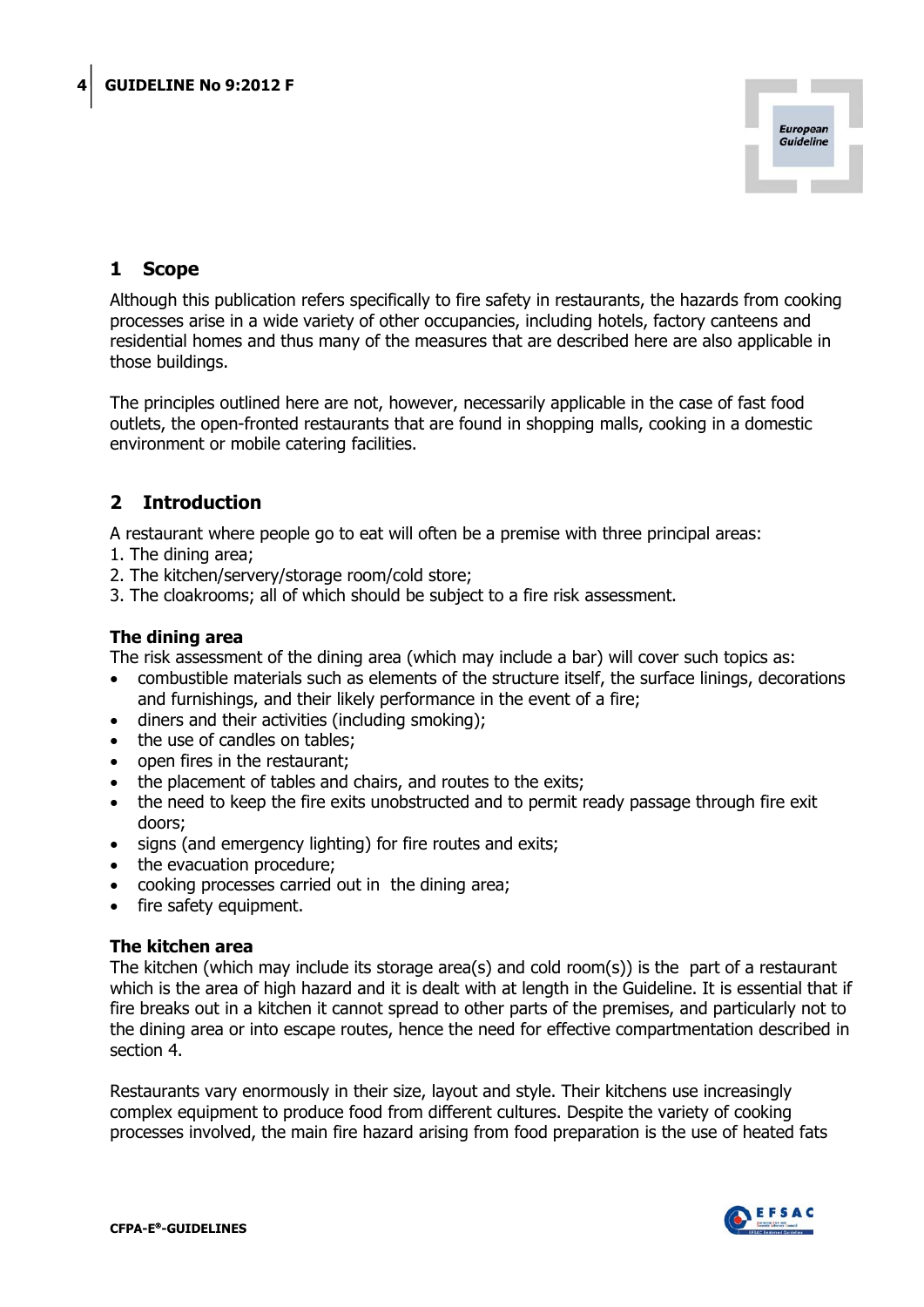

and the risk of over-heating the fat due to operator error or failure of a thermostat in equipment. This can be a particular problem if the kitchen is unattended.

There are only small differences between the safe cooking temperatures of oils and fats (about  $205^{\circ}$ C), the temperature at which flammable vapours are given off (about 230 $^{\circ}$ C) and that at which spontaneous ignition occurs (between 310°C and 360°C). The fire related properties of fats change during use; one indication of this is the darkening of the colour resulting from oxidation. Monitoring the discoloration can be carried out using proprietary charts, available from the manufacturers or suppliers of the product. (It should be noted that throughout this guidance the use of the word 'fat' may freely be interchanged with 'cooking oil'

Other causes of fire include the spillage or over-filling of fats when changing or replenishing supplies whilst the appliance is hot; the proximity to deep-fat fryers of other cooking equipment which might be a source of ignition; and the direct exposure of grease-removal devices in the fume-extraction systems to flame impingement or hot flue gases from the heat sources of the equipment.

Deposits of grease building up in extract ducting and the fuel (gas, LPG or electricity) used for cooking can also be serious hazards. Portable equipment introduces further hazards as gas escaping from LPG cartridges and the careless operation of LPG flambé lamps or chefs' blowlamps can result in fires and serious injury.

In the kitchen, the fire load includes dry goods, packaging and, as mentioned earlier, fats and oils.

#### **The cloakrooms**

General good housekeeping measures apply to the cloakrooms. These areas often lack natural daylight, so emergency lighting is essential and it is important that the alarm can be heard in the cloakrooms.

# <span id="page-4-0"></span>**3 Complying with legislation**

#### **Risk assessment**

3.1 Before a restaurant opens for business for the first time a fire risk assessment of the premises should be made in compliance with national legislation implementing the Framework and Workplace Directives introduced by the European Council. In most cases such a risk assessment will have to be written down and may need to be available for inspection should the local fire brigade choose to visit the premises.

The fire risk assessment will need to consider:

- Identifying and minimising sources of ignition that is present
- Identifying and minimising the combustible materials present
- Estimating the number of staff and visitors who may be present in the premises
- Foreseeing how people present may react. This may be dependent on consumption of alcohol or any permanent or temporary disability they may have.

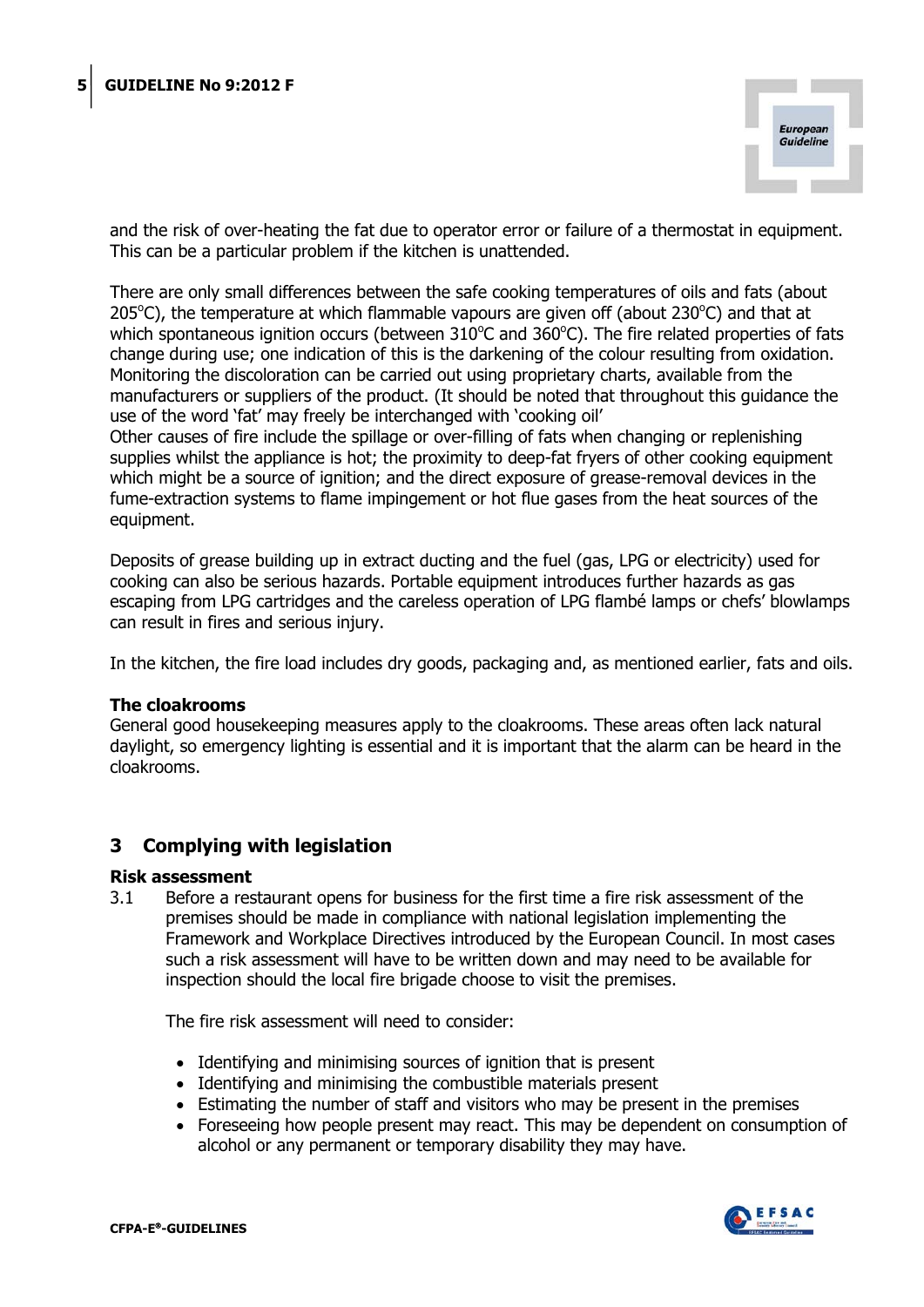

- Assessing the adequacy of the existing fire protection measures
- Implementing any remedial actions that may be necessary as a result of the assessment
- Planning how the residual risk is to be managed.

The fire risk assessment should be reviewed periodically, especially if refurbishment or construction work is being planned.

3.2 Other national legislation relating to health, safety and hygiene will also need to be addressed.

# <span id="page-5-0"></span>**4 The construction of the restaurant**

In addition to measures necessary to comply with legal requirements (see above), the following topics may require consideration.

#### **Compartmentation**

- 4.1 Wherever possible the cooking should be undertaken in a dedicated fire compartment separated from the customers by a construction that will provide at least 30 minutes fire resistance.
- 4.2 Storage should be in a separate area.
- 4.3 Any opening between the kitchen and a servery should be protected by a shutter with a fire resistance of the same standard as that of the kitchen enclosure. The shutter should be designed to lower automatically in the event of a fire and be closed outside working hours to prevent unauthorized access to the cooking equipment.
- 4.4 Where the fire compartmentation set out in paragraphs 4.1 and 4.3 cannot be integrated into the design of a restaurant, the kitchen and dining areas should both be contained in a compartment offering at least 30 minutes fire resistance and the risk to life be mitigated by the installation of an automatic fire detection and alarm system in accordance with national or European standards.
- 4.5 The kitchen should have non-combustible walls, floors and ceiling. Any combustible surfaces should be overlaid or lined with non-combustible material.
- 4.6 Gaps around pipes or cable trunking which enter or leave the cooking area should be sealed with suitable material so as to provide at least the same level of fire resistance as the element of construction in which it is located.

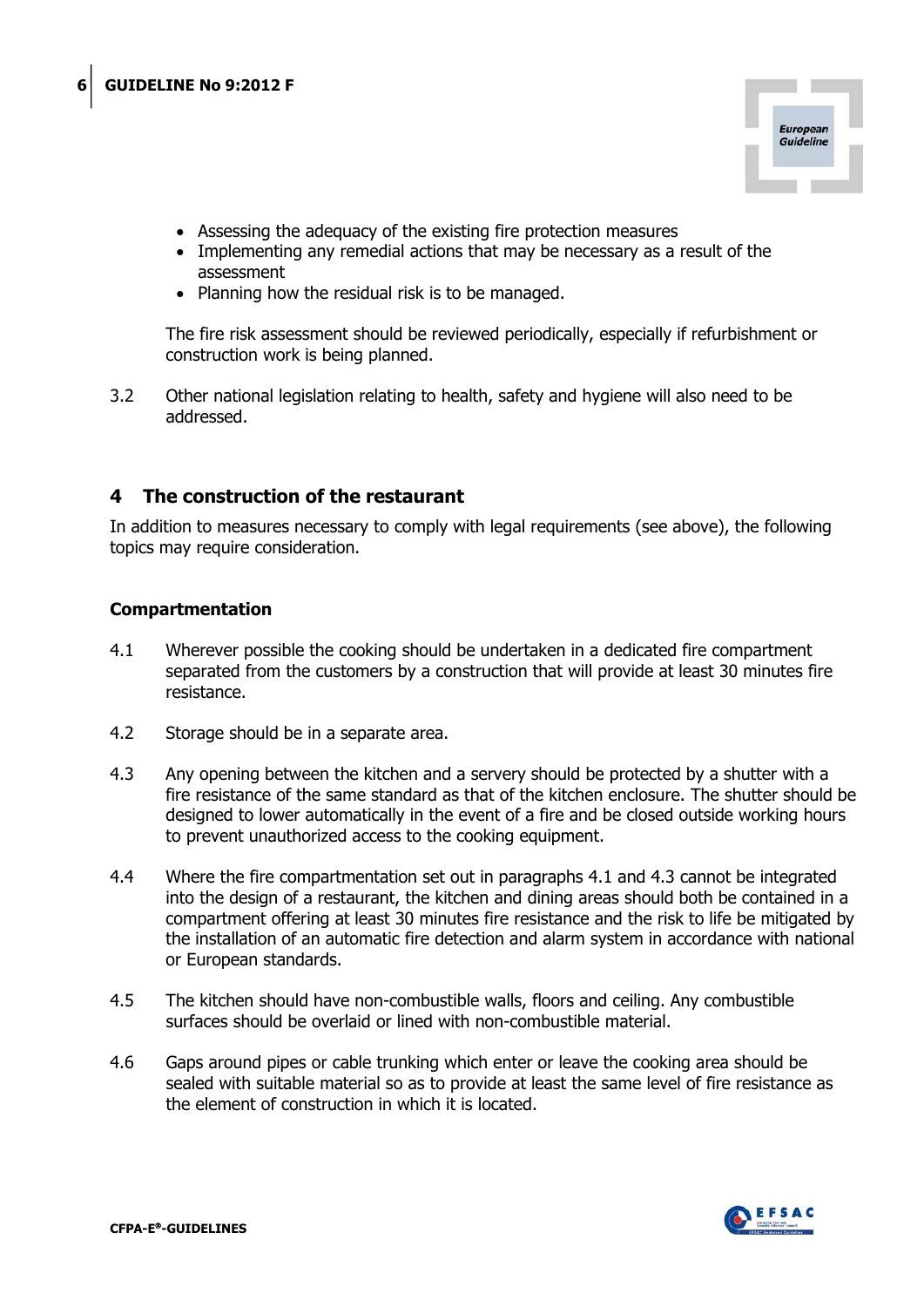

#### **Evacuation**

- 4.7 The design should be such that all persons present should be able to turn their back on a fire and leave the building safely, progressing through areas of decreasing fire risk. (For example, a fire exit route from a restaurant should not lead through a kitchen area.)
- 4.8 Every effort should be made not to have dining areas from which evacuation is only available in one direction.
- 4.9 In those cases where there is no direct access to the outside or an adjacent fire-resisting compartment, the routes from all areas to the place of safety should be as short as possible and be protected from the remainder of the premises by a construction providing at least 30 minutes fire resistance.
- 4.10 The doors listed below should offer at least 30 minutes fire resistance and be fitted with self closers, or with hold-open devices with smoke detectors (the devices will keep fire doors open during normal business but release the doors to close when a smoke detector is activated). (The hold-open option is not accepted by fire authorities in some countries, for example the UK.):
	- Doors between the kitchen and the restaurant
	- Doors between the kitchen and an escape route
	- Doors between the restaurant and a corridor leading to the final exit
	- Doors opening onto the protected corridor from other areas of the premises.
- 4.11 Escape routes from all areas should be of suitable width to allow the maximum number of persons likely to be present to reach a place of safety in about three minutes.
- 4.12 See also 6.10, concerning staff training in evacuation matters.

# <span id="page-6-0"></span>**5 Fire detection and alarm installation**

#### **The fire alarm**

- 5.1 There should be means for raising the alarm in case of fire. The sound of the alarm should be of adequate volume and distinct and louder than from any background noises in the building. In some instances consideration may need to be given to linking the fire alarm to mute a sound system to allow the alarm to be heard.
- 5.2 The fire alarm should be tested weekly to ensure that it is operating correctly and can be heard in all parts of the premises.

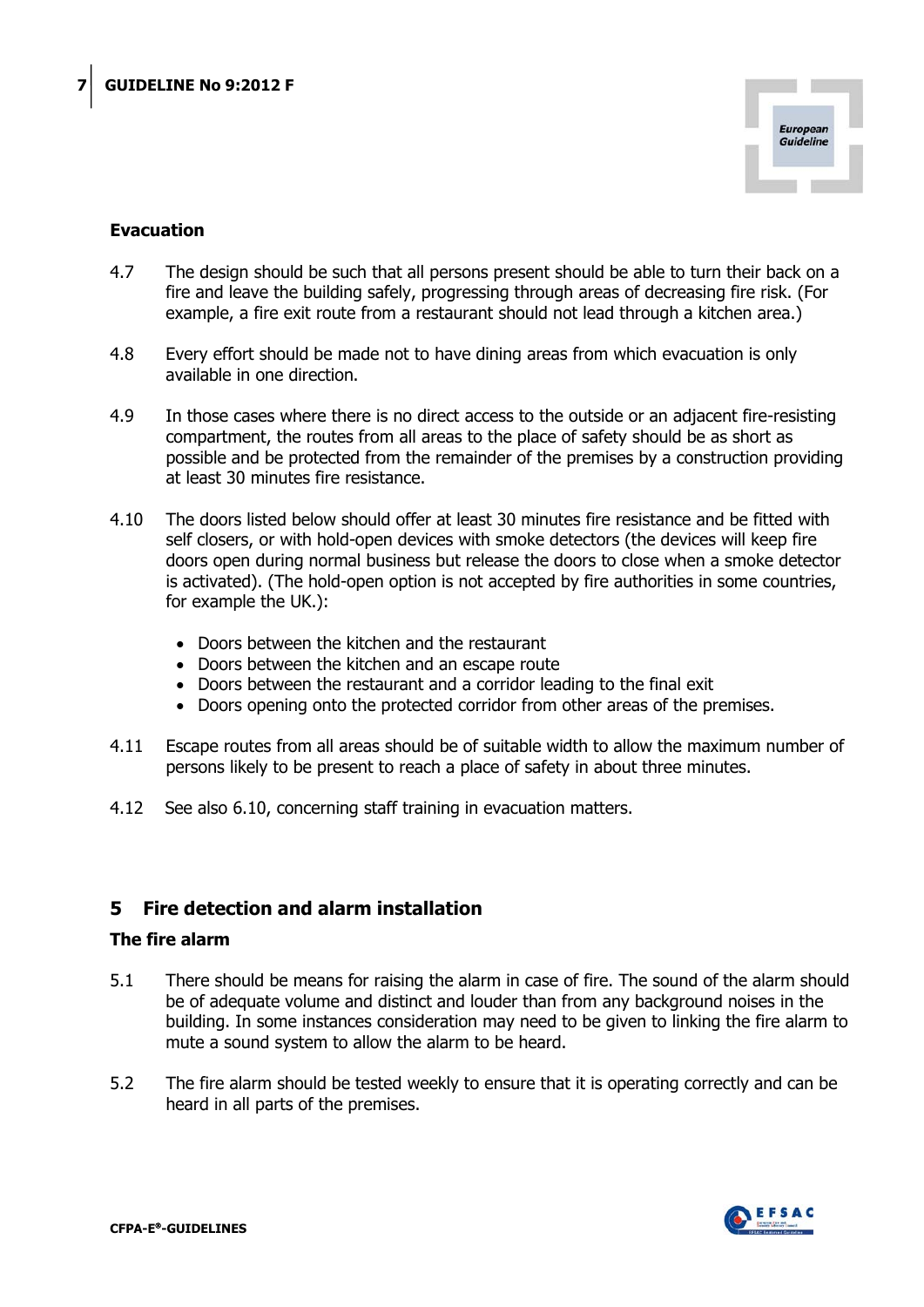

#### **Automatic fire detection and alarm system**

- 5.3 Serious consideration should be given to installing an automatic fire detection and alarm system in accordance with European and national standards and linking the system to an alarm receiving centre to allow the fire brigade to be called without delay in the event of a fire, especially out of business hours. Such an installation should be designed to protect the whole of the premises.
- 5.4 The automatic fire detection and alarm installation should be inspected and maintained according to national standards.
- 5.5 Records should be kept of the servicing and testing of the fire detection and alarm system.

#### <span id="page-7-0"></span>**6 Fire safety management**

#### **Action in the event of fire**

6.1 Suitable plans should be formulated, and staff trained, to assist everyone to leave the premises in the event of a fire. This includes anyone with a disability. Fire action notices should be displayed prominently in the building. This is often done by posting the notices next to the fire alarm call points.

#### **Signs and emergency lighting**

- 6.2 All fire exit routes should be clearly marked in accordance with the requirements of national legislation implementing the EU Safety Signs Directive. Signs should also be displayed, as necessary, indicating fire doors that should be kept shut and any lift that should not be used in the event of fire.
- 6.3 Emergency lighting should be installed and maintained according to national standards to allow everyone present to find their way to the nearest fire exit, and to reach a place of safety. Luminaires should be installed to ensure that changes in direction and level and fire alarm call points are clearly visible.

#### **Fire fighting equipment**

6.4 There should be an adequate provision of suitable fire extinguishers and other appropriate fire fighting equipment. All fire fighting equipment, fixed or portable, should be provided in accordance with European and national standards.

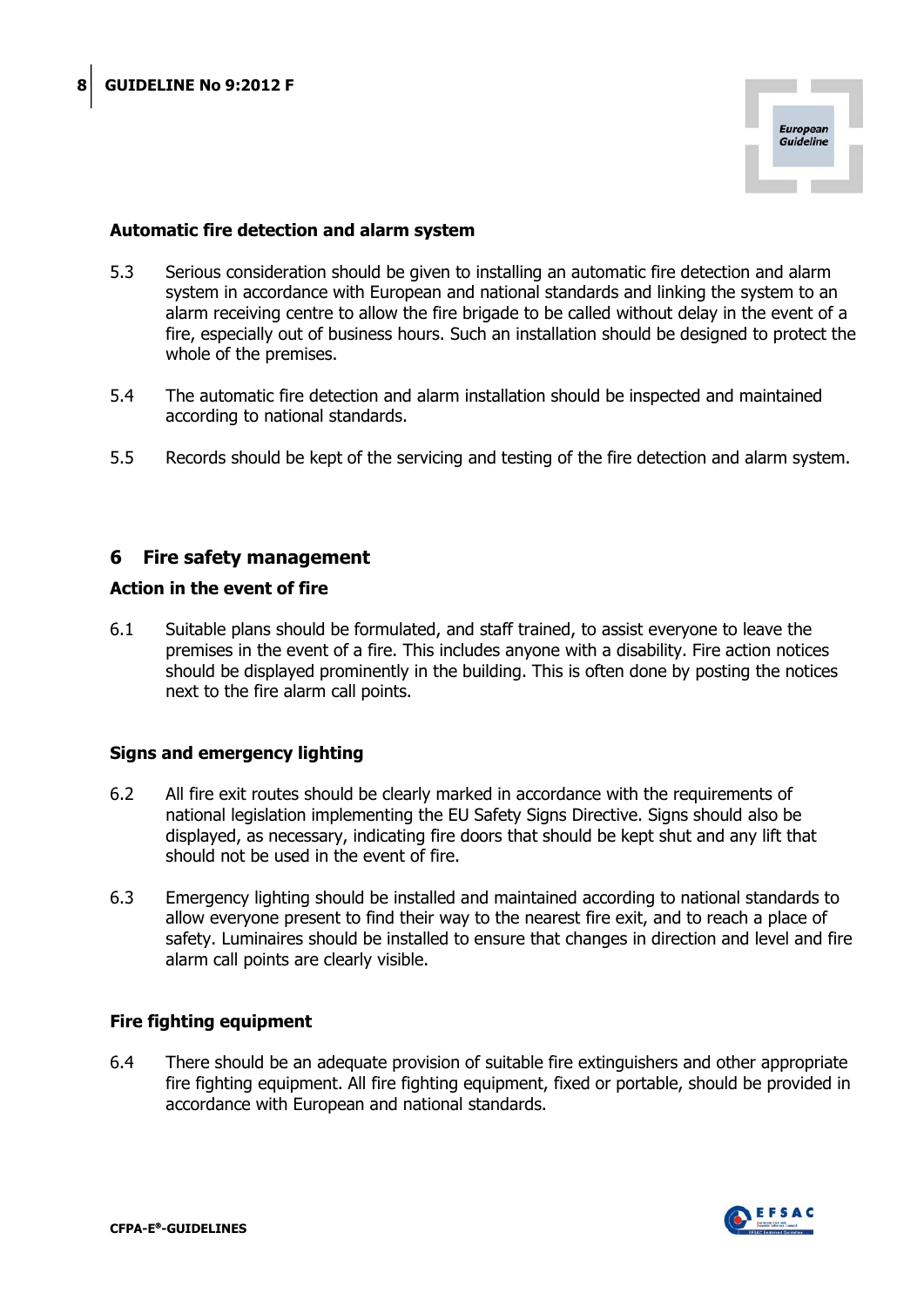

- 6.5 All fire protection equipment should be serviced and maintained in accordance with the relevant national standards by competent engineers.
- 6.6 Suitable records should be kept of the servicing and maintenance of all fire protection equipment.

#### **Decorations**

- 6.7 All lanterns and table decorations with naked flames should be of a design that automatically extinguish if knocked over.
- 6.8 All materials used to decorate the premises, including artificial flowers and decorations used at the time of Christmas and other festivals, should be inherently flame retardant or treated so as not to produce a sustained flame or melt and drip when a small pilot flame is applied to the material.

# **Staff training**

- 6.9 All new staff should receive induction training on their first day at work and subsequently receive additional fire safety awareness training and instruction in any specific duties they may have in the event of a fire. The staff training should take into account any language difficulties among the staff and should be carried out to ensure that all staff, including temporary staff, attend training sessions periodically.
- 6.10 One of the elements of staff training should be a fire drill but there are practical difficulties in undertaking fire drills in restaurants. Staff may, however, be required to participate in periodic 'walk through exercises' before the restaurant opens for business.
- 6.11 Appropriate records should be kept of all staff training.

# <span id="page-8-0"></span>**7 Housekeeping**

#### **Cleaning kitchen equipment**

Section 9 deals with the technicalities of equipment in the kitchen. However the equipment is used, it is vital for fire prevention that kitchens and their equipment are kept free from grease and oil residues.

7.1 Cleaning of the surfaces of all cooking equipment hoods and canopies, ductwork, fans, burners and fixed fire extinguishing equipment should be carried out at frequent intervals to prevent contamination by grease or oil. Grease tends to accumulate at specific points and particular attention should be given to cleaning concealed areas formed by corners and lips.

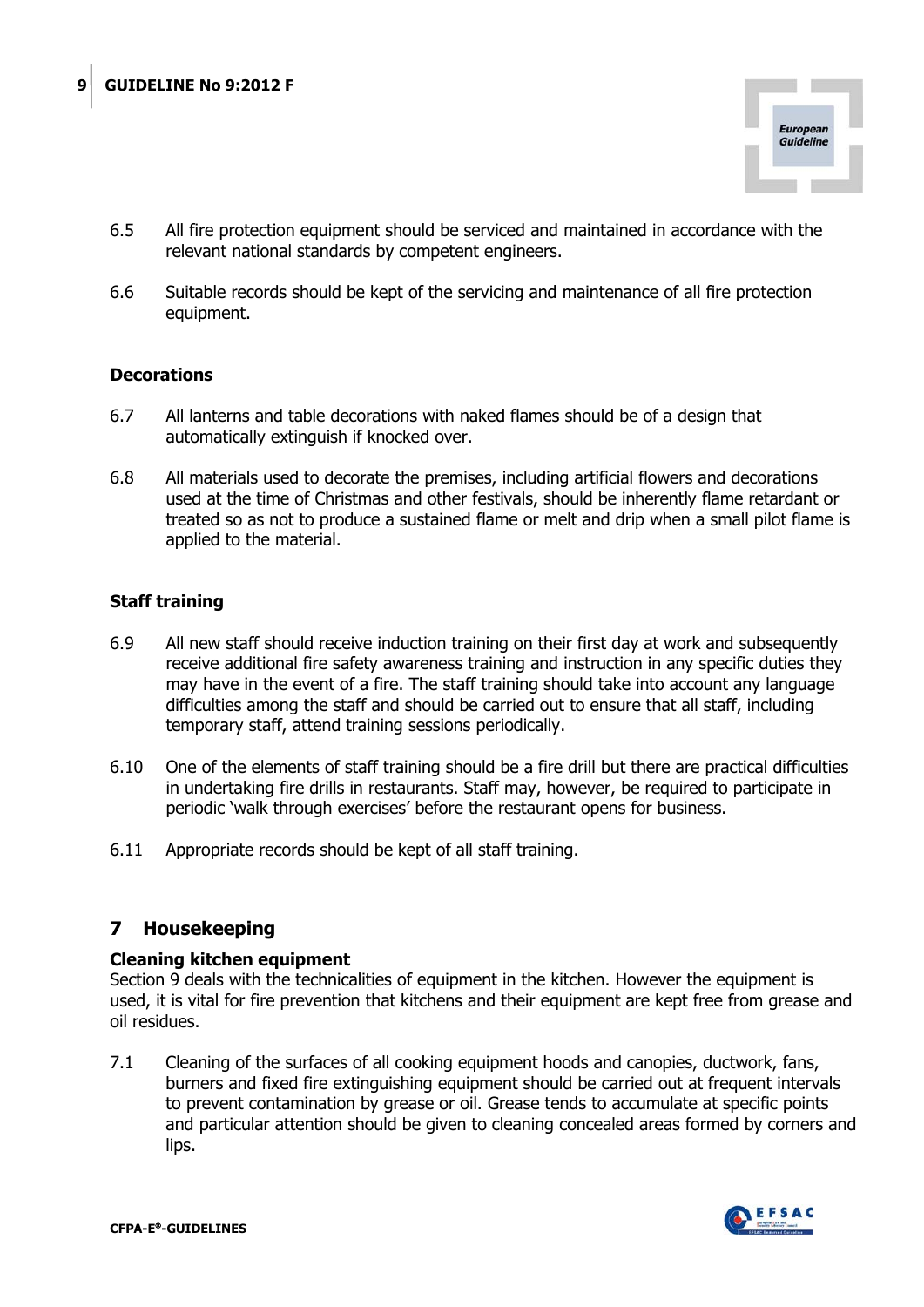

- 7.2 Frequent cleaning of filters or other grease removal devices is particularly important. Cleaning intervals depend on the type of equipment and the extent of its use and should be in accordance with the current best practice.
- 7.3 Cleaning of filters does not remove the need for the periodic inspections of the inside of ductwork and the extraction motor to check for build-up of grease deposits. Cleaning should take place at intervals not exceeding 12 months, preferably by specialist contractors. This may require the cutting of openings in the ductwork if none have been provided (see section 10.7). Such cutting of openings should only be carried out by a suitable method controlled by a hot work permit after an appropriate risk assessment.
- 7.4 Flammable solvents and cleaning aids should not be used.

#### **Storage of materials**

- 7.5 Spare butane cartridges for flambé lamps and chefs' blowlamps should be stored securely outside the kitchen.
- 7.6 All cleaning chemicals should be stored away from the cooking area.
- 7.7 Clean linen should be stored in a cool dry place to reduce the likelihood of self heating of any fatty residues.

#### **Waste materials**

- 7.8 All refuse which accumulates should be collected at regular intervals and stored outside the premises. Combustible waste materials should be stored in non-combustible waste containers.
- 7.9 The contents of ashtrays must not be collected and stored with other waste materials. Ashtrays should be emptied into special, self-closing metal bins which are to be stored outside the premises.

# <span id="page-9-0"></span>**8 Fire protection measures**

#### **In the event of fire**

8.1 There should be adequate provision of suitable fire fighting equipment. See also 6.4, 6.5 and 6.6.

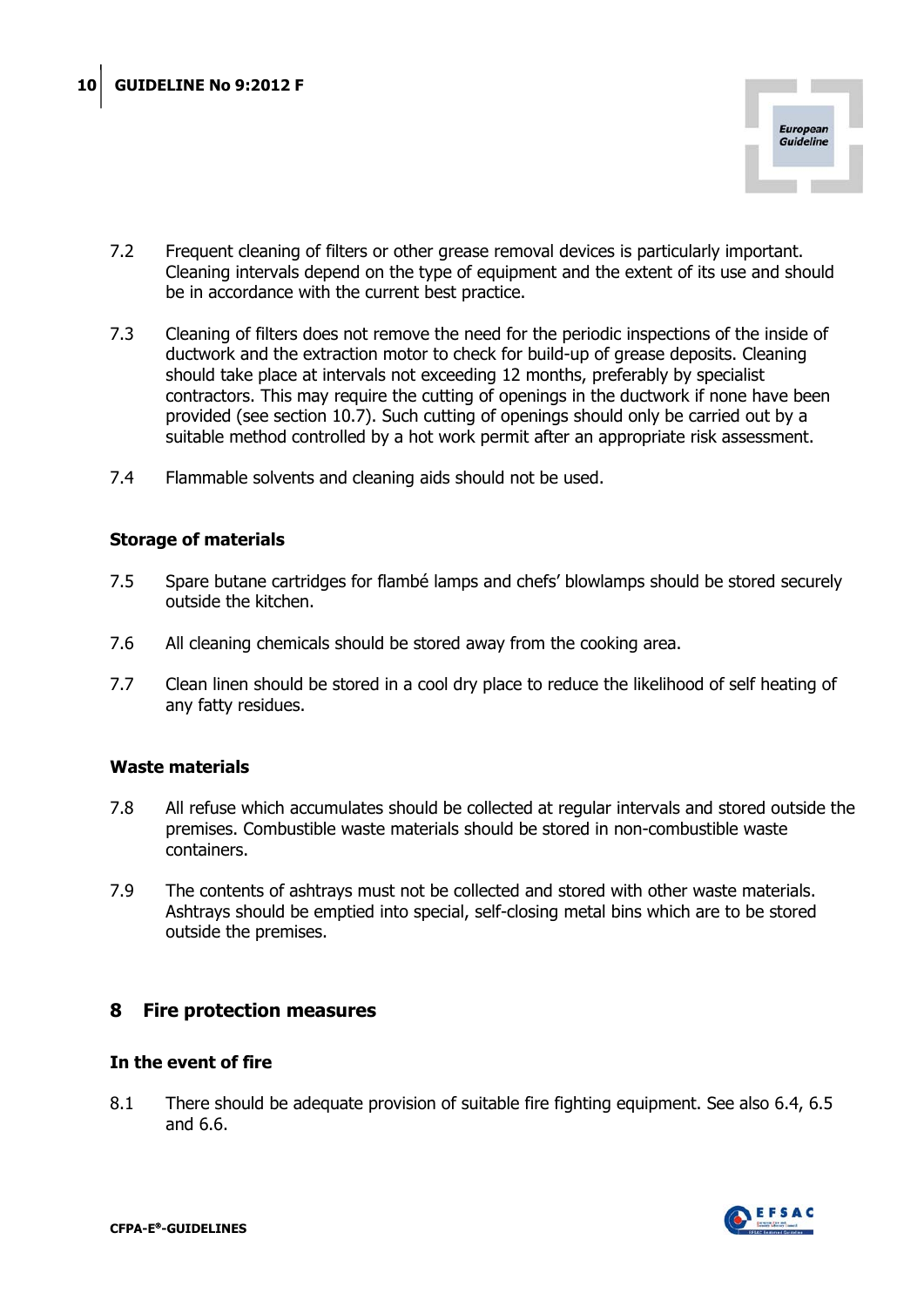

- 8.2 If an automatic fire detection and alarm system is fitted in the restaurant (see section 5), all staff should be given basic instruction about its purpose and effect.
- 8.3 Kitchen staff should be thoroughly instructed as to the hazards associated with fighting cooking oil and fat fires.
- 8.4 A notice showing the action to be taken in the event of fire should be prominently displayed in the cooking area. In particular, the notice should require the prompt shutdown of the heat supply and extraction system.

#### **Fighting fires**

- 8.5 Staff should be made familiar with the operation and correct method of use of portable fire extinguishing appliances and any fixed fire extinguishing system.
- 8.6 Where deep fat fryers are in use, a wet chemical (Type F) fire extinguisher should be provided. Other extinguishers should be provided as appropriate for use where electrical equipment is in operation.
- 8.7 At least one fire blanket should be available.
- 8.8 All fire fighting equipment should be easily and safely accessible.
- 8.9 Staff training should address the correct method for fighting a fire involving burning gas. Such a fire should not be extinguished before the gas supply has been turned off; this is to prevent the production of an explosive mixture of gas in the air.

#### **Fixed extinguishing system**

- 8.10 It is recommended that a suitable fixed extinguishing system, installed by a third party approved company, be provided, with both manual and automatic operation, to protect cooking equipment, overhead canopies and ducting system. The operation of the fixed fire fighting installation should automatically shut down the fuel supply and extraction system.
- 8.11 The advantages of having an automatic fire extinguishing system installed to protect the whole restaurant area should be considered.

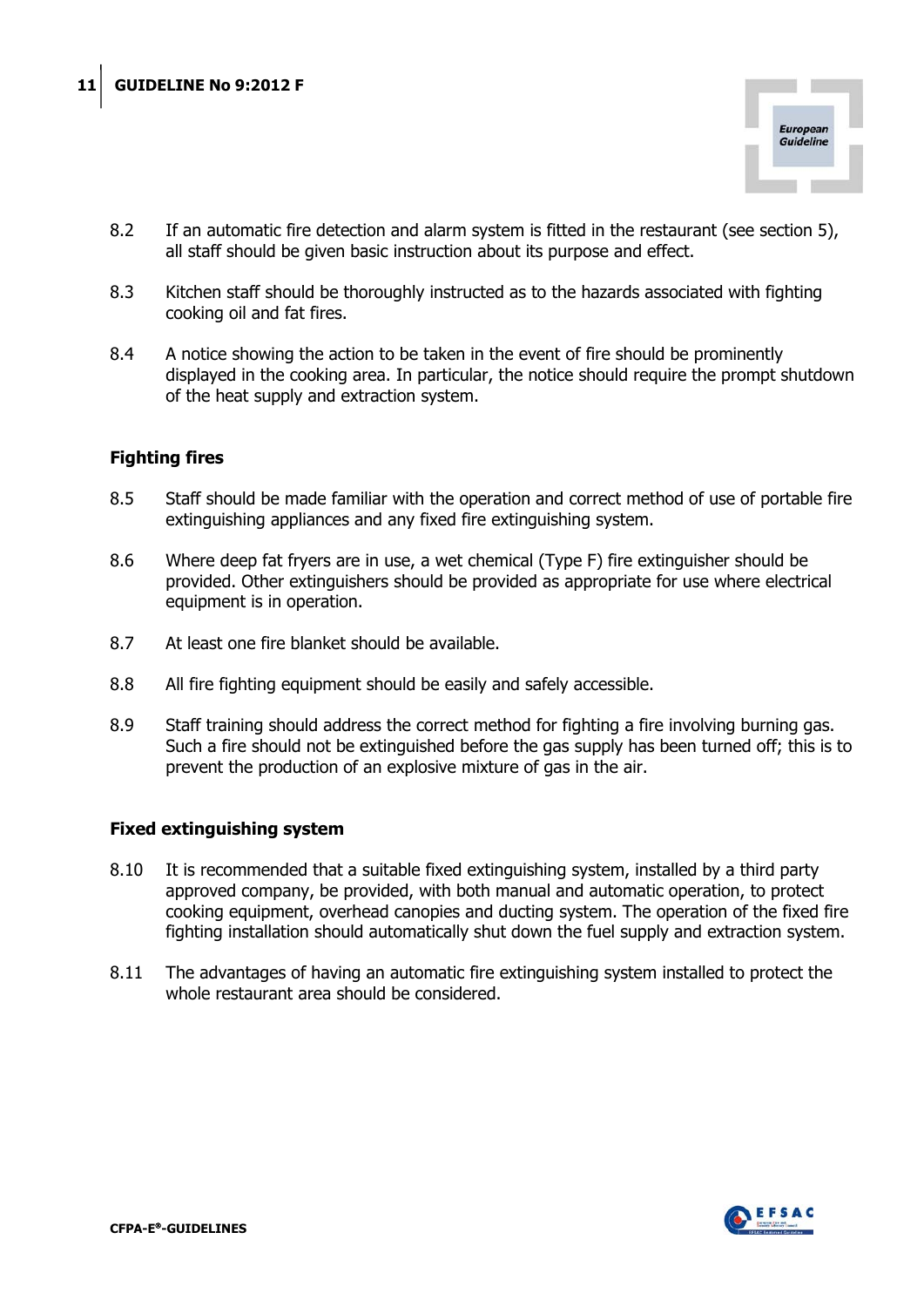

# <span id="page-11-0"></span>**9 Equipment in the kitchen**

#### **Good spacing**

- 9.1 An adequate area should be provided in the kitchen to allow for the safe movement of staff and their escape in an emergency. This area should be kept clear of obstructions.
- 9.2 Adequate means of access and clearance should be maintained around cooking equipment for cleaning and maintenance purposes.

#### **Equipment: Placement and operation**

- 9.3 Any appliance where oil or fat is used for cooking should not be located immediately beneath water pipes. Sprinklers should not be installed where the discharge may come into contact with cooking oil.
- 9.4 The installation of cooking equipment should be fully in accordance with the manufacturer's instructions.
- 9.5 The connection of the equipment to the power or gas supply should be carried out either by the manufacturer or by an accredited contractor.
- 9.6 All electrical equipment should be installed in accordance with the national standard and be subject to periodic inspection, which should be recorded.
- 9.7 Where cookers are supplied by liquefied petroleum gas, the installation should comply with relevant national standards or best practice.
- 9.8 Fuel pipes and electrical wiring and equipment should be sited so that they are not susceptible to the effects of heat, water vapour, grease or mechanical damage. Where appropriate, they should also be protected from the weather.
- 9.9 Means should be provided for the emergency shutdown of power, fuel supply and the extraction system to all cooking equipment. The emergency shutdown device should be clearly labelled and be readily accessible, adjacent to the main escape route.
- 9.10 Deep fat fryers should be equipped with a separate high temperature limit control, of a non-self-resetting type, to shut off the heat source should the temperature of the fat exceed 230°C. This high temperature limit device should not operate the same gas valve as any automatic temperature control.

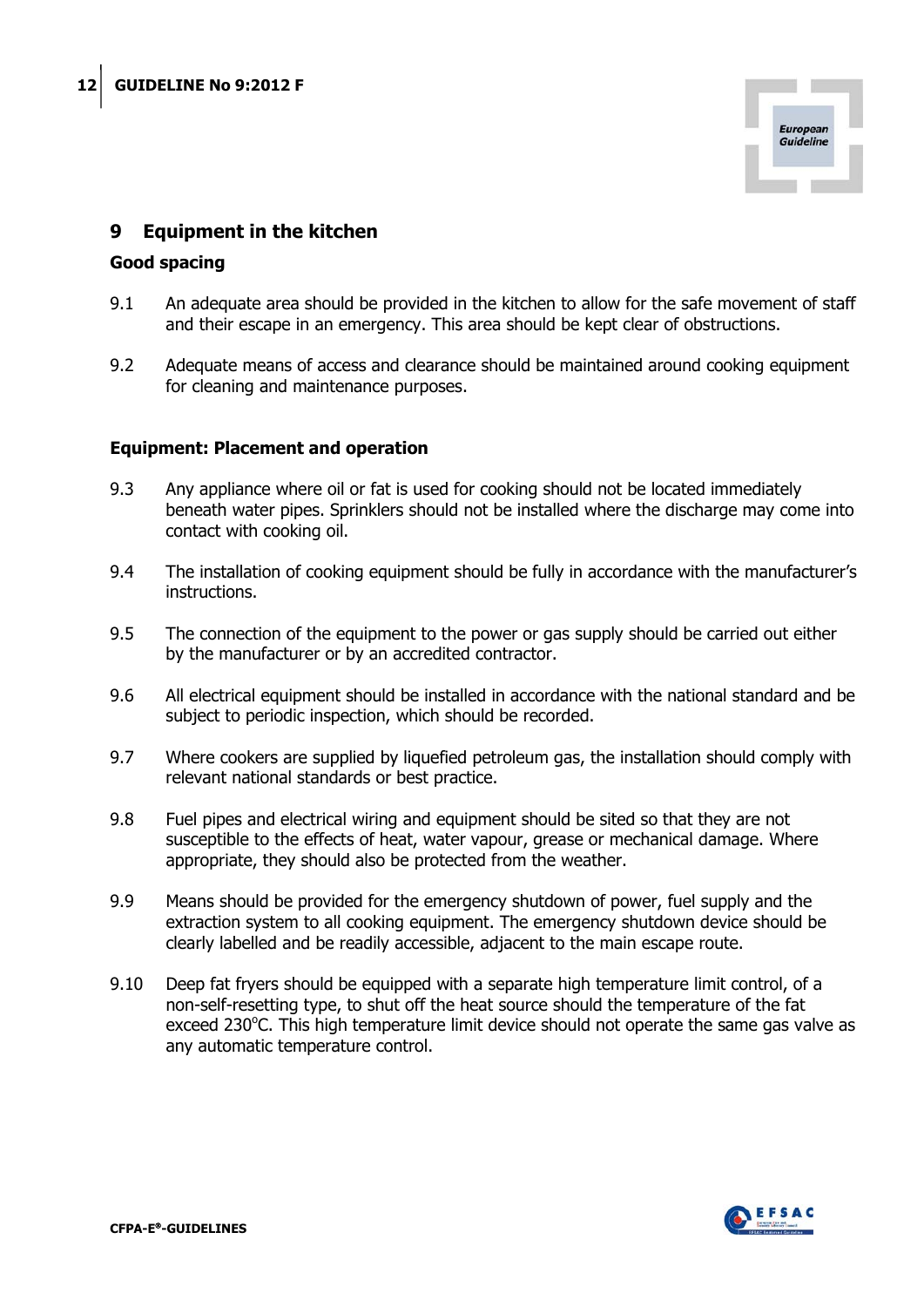

# <span id="page-12-0"></span>**10 Extraction systems**

#### **Extract ventilation and ducting**

- 10.1 Mechanical extract ventilation should be provided for all cooking equipment producing heat, fumes and products of combustion. It is important that the heat and fume extraction ducting leading from deep fat fryers is separate from the ducting that extracts combustion products from the burners.
- 10.2 Extraction should be via an overhead canopy and ducting system that discharges to the open in such a manner that grease will not be deposited on the building or adjoining properties.
- 10.3 Hoods, canopies and ducts should be constructed of, and supported by, galvanised or stainless steel of a substantial gauge, having all seams and joints liquid-tight, with smooth surfaces to facilitate cleaning.
- 10.4 Lighting arrangements under canopies should be selected for their suitability in the presence of heat and grease.
- 10.5 Extract ducting should be as short as practicable and the design should comply with any local byelaws. The ducts should preferably pass directly to the open and should not pass through, or be contained within, floor or ceiling voids, or roof spaces where exposed combustible materials are present.
- 10.6 Bends or dips in the design of the ductwork where residues might collect should be avoided and the whole of the ducting should be accessible for cleaning. At each change in direction of the duct an opening with a grease-tight cover should be provided for inspection and cleaning.
- 10.7 In those cases where it is not possible to install the ducting as indicated in paragraphs 10.5 and 10.6, it should be enclosed in a service shaft of non-combustible construction having a fire resistance of at least 30 minutes and with access points to facilitate cleaning of the extract ductwork throughout its length.
- 10.8 Where a duct passes through any combustible material, it should be cut away for a distance of at least 150mm from the duct and the space filled with non-combustible insulation. Ducts, hoods and canopies should have a clearance of at least 150mm from combustible material, including combustible partitions and floors and, where necessary, should be protected with a non-combustible insulating material.

#### **Grease filters and cleaning (see also section 7)**

10.9 Filters, traps or other grease removal devices should be provided; a residue trap should be installed at the base of any vertical riser. These devices should not be sited where they are

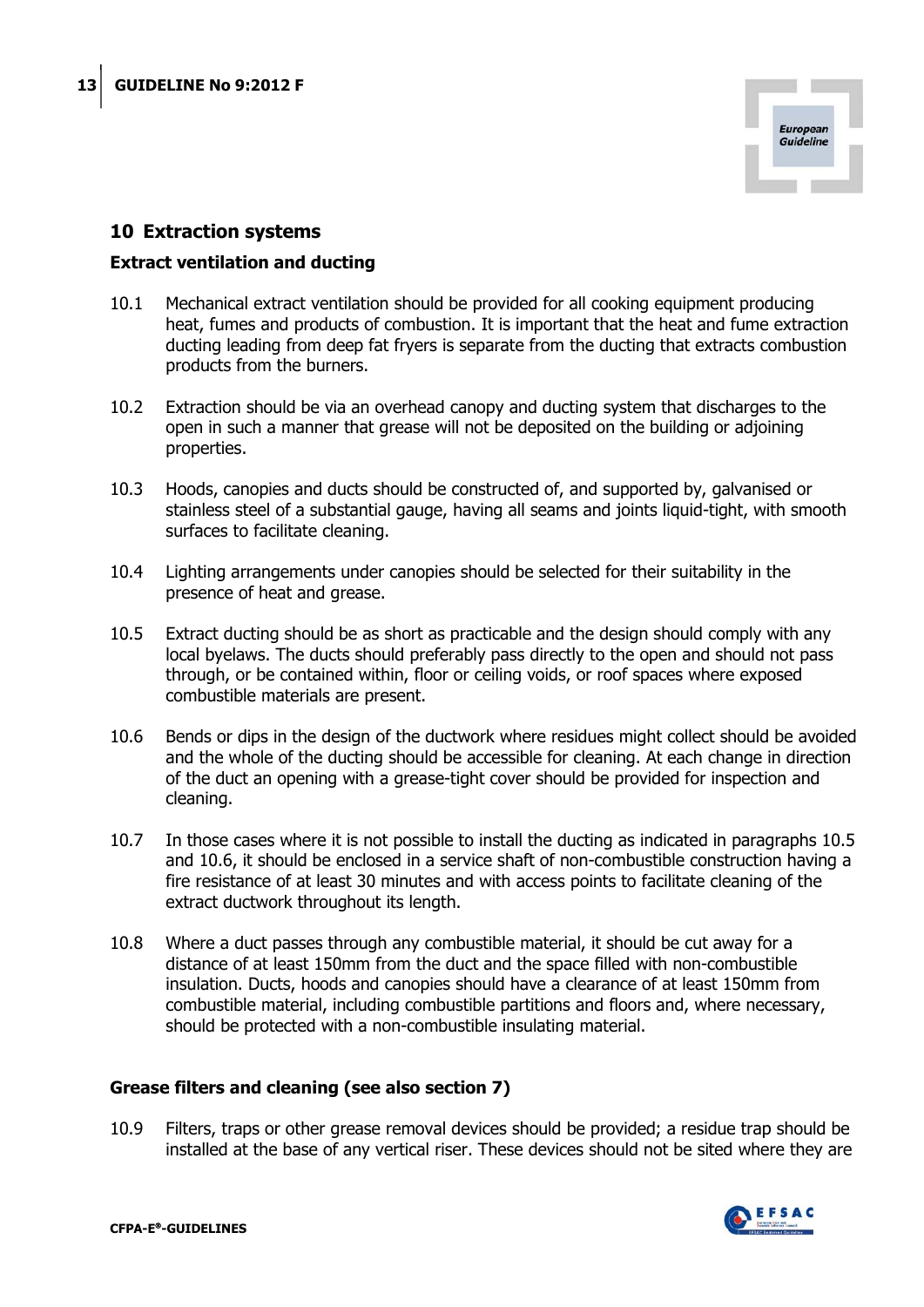

liable to be exposed to direct flame impingement or hot flue gases. The distance of the grease removal devices from the heat source should be at least 500mm unless there is suitable protection, for example by a steel baffle plate.

- 10.10 All grease-removal devices, including their frames, should be constructed of noncombustible material and installed in the extract ducting or canopy in a readily accessible position to facilitate cleaning and be as close as possible to the appliance.
- 10.11 Records should be kept of the cleaning of the extract systems.

# <span id="page-13-0"></span>**11 Cooking appliances: safety and operating instructions**

- 11.1 Cooking appliances should be operated and serviced in accordance with the manufacturer's instructions.
- 11.2 Operators should be thoroughly instructed in the correct use of the equipment and the danger of ignition from the overheating of fats.
- 11.3 Cooking ranges should be equipped with devices to ensure that the gas or electricity cannot be supplied when the extraction system is not in operation.
- 11.4 Filter equipped extraction systems should not be operated with the filters removed.
- 11.5 Cooking equipment should not be left unattended while the heat source is operating.
- 11.6 The power or fuel supply should be shut off outside working hours, both at the switches at individual appliances and (in the case of electricity) at the kitchen's main control switch.
- 11.7 Where LPG equipment is installed the gas should be turned off at the cylinder(s), which should be located securely outside the building.
- 11.8 In the case of deep fat fryers caution should be exercised when changing or replenishing the pan(s) with fat to avoid spillage or overfilling, especially whilst the apparatus is hot.
- 11.9 The cooking oil level in the pan(s) should be maintained within the manufacturer's recommended minimum and maximum levels for safe operation. The minimum level should be such that under no circumstances is the temperature sensing device or the electrical heating element exposed during operation.
- 11.10 The fuel supply to cooking equipment and extraction system should be linked so as to be cut off automatically in the event of the operation of an automatic fire extinguishing system in the kitchen.

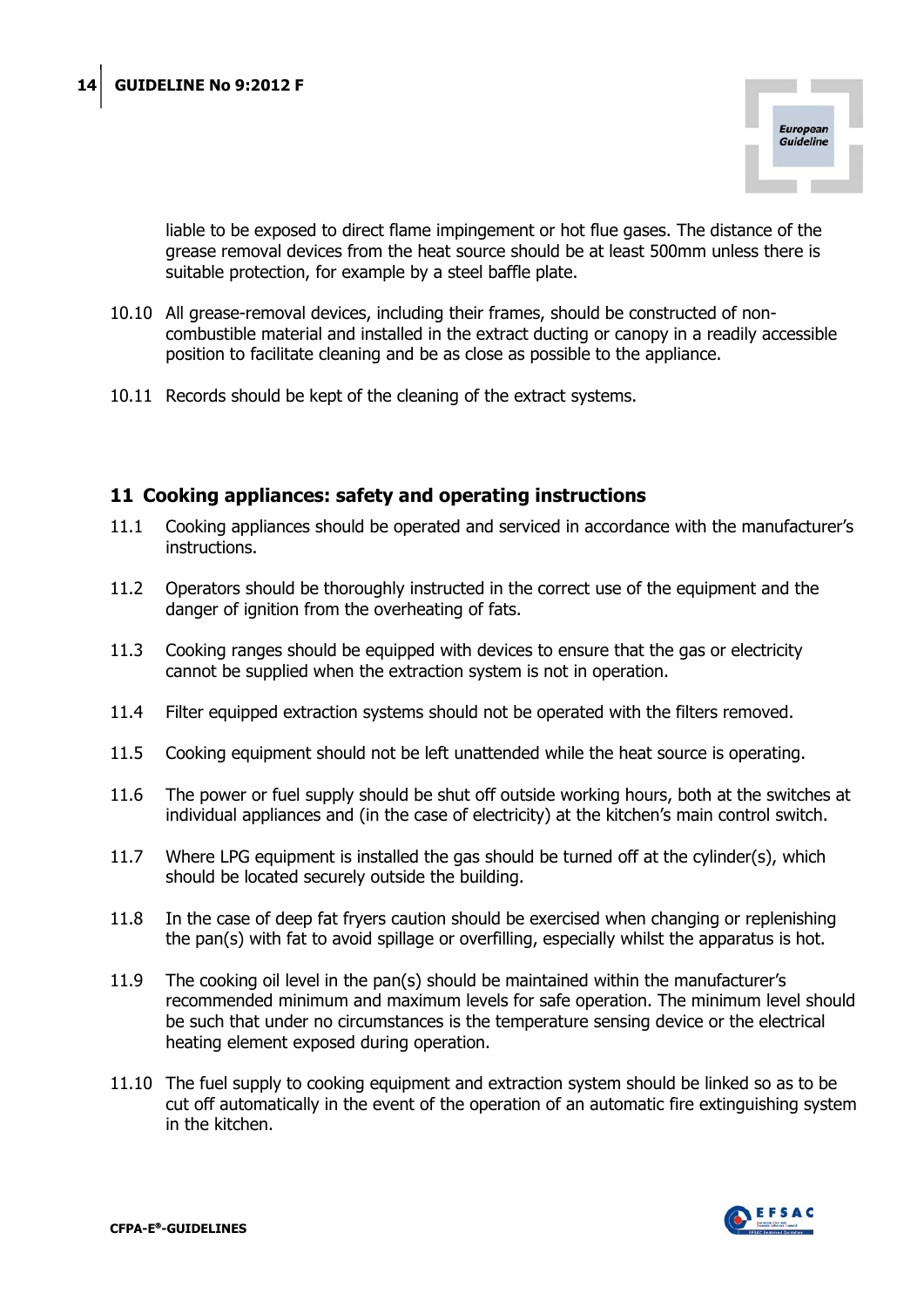

- 11.11 In addition to the measures outlined in paragraph 9.10, a manual shut off for the fuel supply and extract system should be provided on the escape route from the kitchen. This should be operated when the kitchen is evacuated in response to an alert from the fire detection and alarm system.
- 11.12 Relevant staff should receive training in the precautions to be taken when reconnecting the fuel supplies.

# <span id="page-14-0"></span>**12 General advice**

# **Gas safety**

If gas is smelled on the premises:

- Shut down frying and other gas fuelled appliances promptly and safely
- Turn the gas supply off at the main stopcock
- Put out all naked flames
- Open doors and windows to ventilate the building
- In the case of a leak of mains gas call the gas supply company for assistance immediately on their 24 hour emergency line
- Keep people away from the area(s) concerned
- Do not search for gas leaks with naked flames
- Do not smoke where there is a smell of gas
- Do not operate electrical switches

In the case of a gas cylinder that continues to leak after the valve has been shut the supplier should be contacted for advice.

#### **Electrical safety**

If damage is visible to electrical; equipment in the kitchen, or the plug or flex associated with the item, it should be switched off and unplugged (in the case of portable equipment). The damage should be reported to someone in authority and the appliance not be used again until suitable remedial action has been taken.

# <span id="page-14-1"></span>**13 Summary**

If adopted and implemented in a restaurant, the measures in this Guideline will improve the standard of fire safety in the premises. The result, in general terms, will be a restaurant in which:

- the fire hazards have been recorded and taken into account in a full risk assessment:
- the appropriate actions have been taken to remove/reduce/manage the fire hazards;

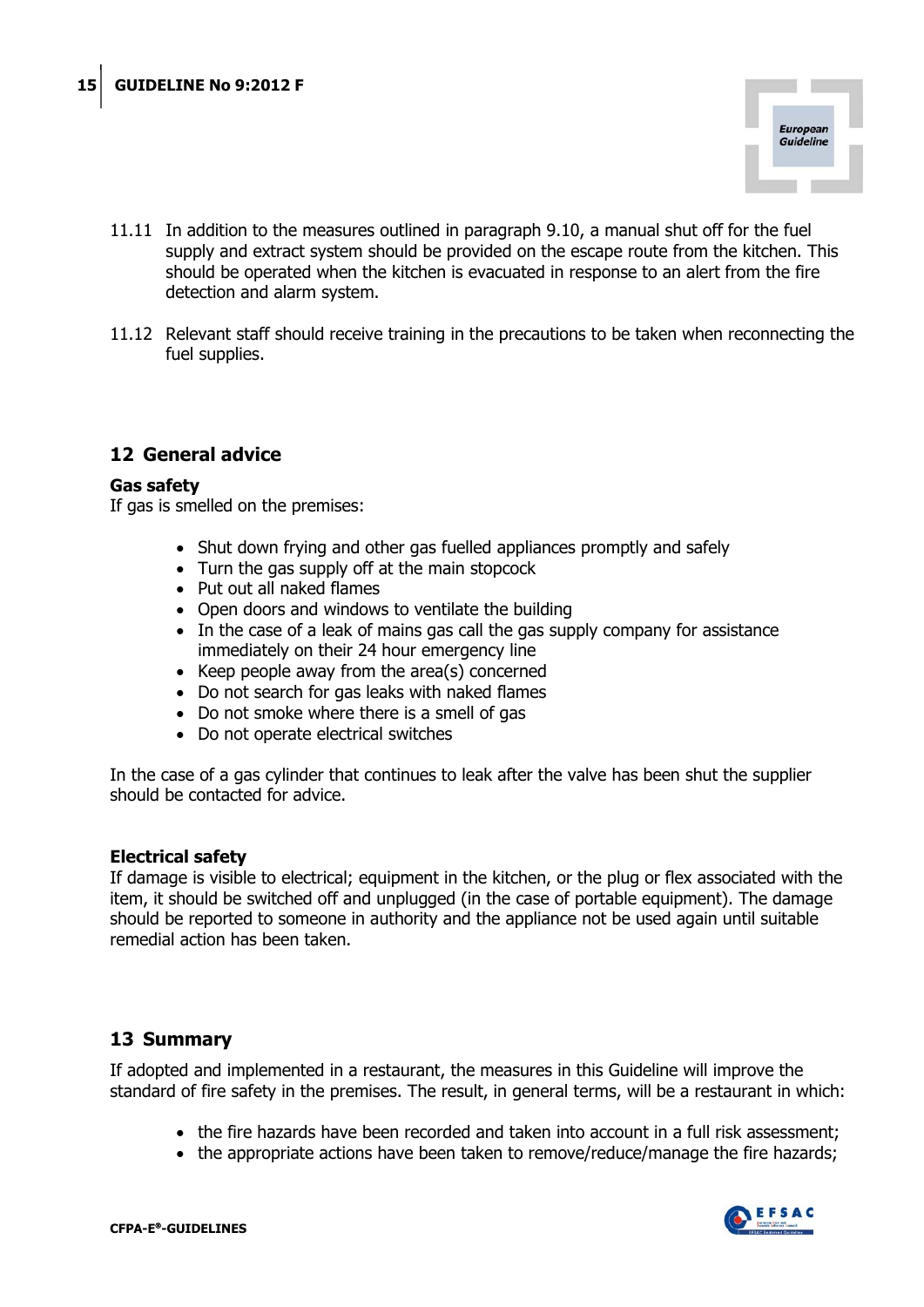

- an automatic fire detection and alarm system is in operation;
- cooking areas are segregated from dining areas by fire-resisting walls/doors/shutters;
- appropriate fire fighting equipment (portable extinguishers, fire blankets and, if necessary, a fixed extinguishing system) is provided;
- staff are trained what to do if fire breaks out;
- in the event of fire, there is a well signed fire exit route (or routes) for use by diners and staff; and
- no fire exit route leads through a kitchen area.

# <span id="page-15-0"></span>**14 References**

<span id="page-15-1"></span>CEA 4007, Fire protection systems- specifications for  $CO<sub>2</sub>$  systems – planning and installation, Comité européen des assurances, 2003.

# **15 European guidelines**

| Guideline No             | $1:2002 F -$              | Internal fire protection control                             |
|--------------------------|---------------------------|--------------------------------------------------------------|
| Guideline No             | $2:2007 F -$              | Panic & emergency exit devices                               |
| Guideline No             | $3:2011 F -$              | Certification of thermographers                              |
| Guideline No             | $4:2010 F -$              | Introduction to qualitative fire risk assessment             |
| Guideline No             | $5:2003 F -$              | Guidance signs, emergency lighting and general lighting      |
| Guideline No             | $6:2011 F -$              | Fire safety in care homes for the elderly                    |
| Guideline No             | $7:2011 F -$              | Safety distance between waste containers and buildings       |
| Guideline No             | $8:2004 F -$              | Preventing arson $-$ information to young people             |
|                          | Guideline No $9:2012 F -$ | Fire safety in restaurants                                   |
| Guideline No             | $10:2008 F -$             | Smoke alarms in the home                                     |
| Guideline No             | $11:2005 F -$             | Recommended numbers of fire protection trained staff         |
| Guideline No             | $12:2012 F -$             | Fire safety basics for hot work operatives                   |
| Guideline No             | 13:2006 F -               | Fire protection documentation                                |
| Guideline No             | 14:2007 F -               | Fire protection in information technology facilities         |
|                          | Guideline No 15:2012 F -  | Fire safety in guest harbours and marinas                    |
| Guideline No             | 16:2008 F -               | Fire protection in offices                                   |
| Guideline No             | 17:2008 F -               | Fire safety in farm buildings                                |
| Guideline No             | 18:2008 F -               | Fire protection on chemical manufacturing sites              |
|                          | Guideline No 19:2009 F -  | Fire safety engineering concerning evacuation from buildings |
|                          | Guideline No 20:2012 F -  | Fire safety in camping sites                                 |
| Guideline No             | 21:2012 F -               | Fire prevention on construction sites                        |
|                          | Guideline No 22:2010 F -  | Wind turbines $-$ Fire protection guideline                  |
| Guideline No 23:2010 F - |                           | Securing the operational readiness of fire control system    |
| Guideline No             | 24:2010 F -               | Fire safe homes                                              |
|                          | Guideline No 25:2010 F -  | Emergency plan                                               |
|                          | Guideline No 26:2010 F -  | Fire protection of temporary buildings on construction sites |
| Guideline No             | 27:2011 F -               | Fire safety in apartment buildings                           |
| Guideline No             |                           | 1:2012 N - Protection against flood                          |

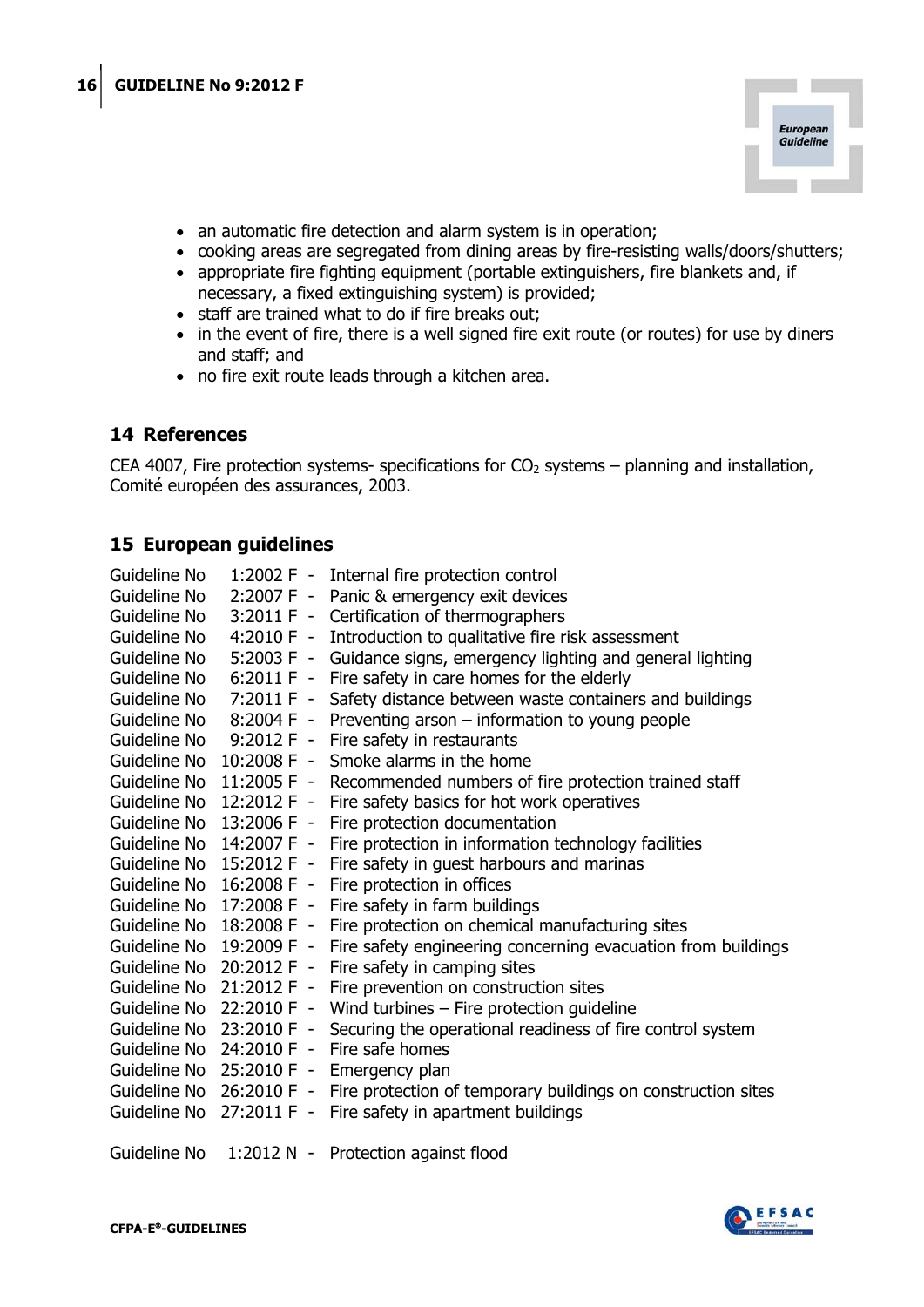

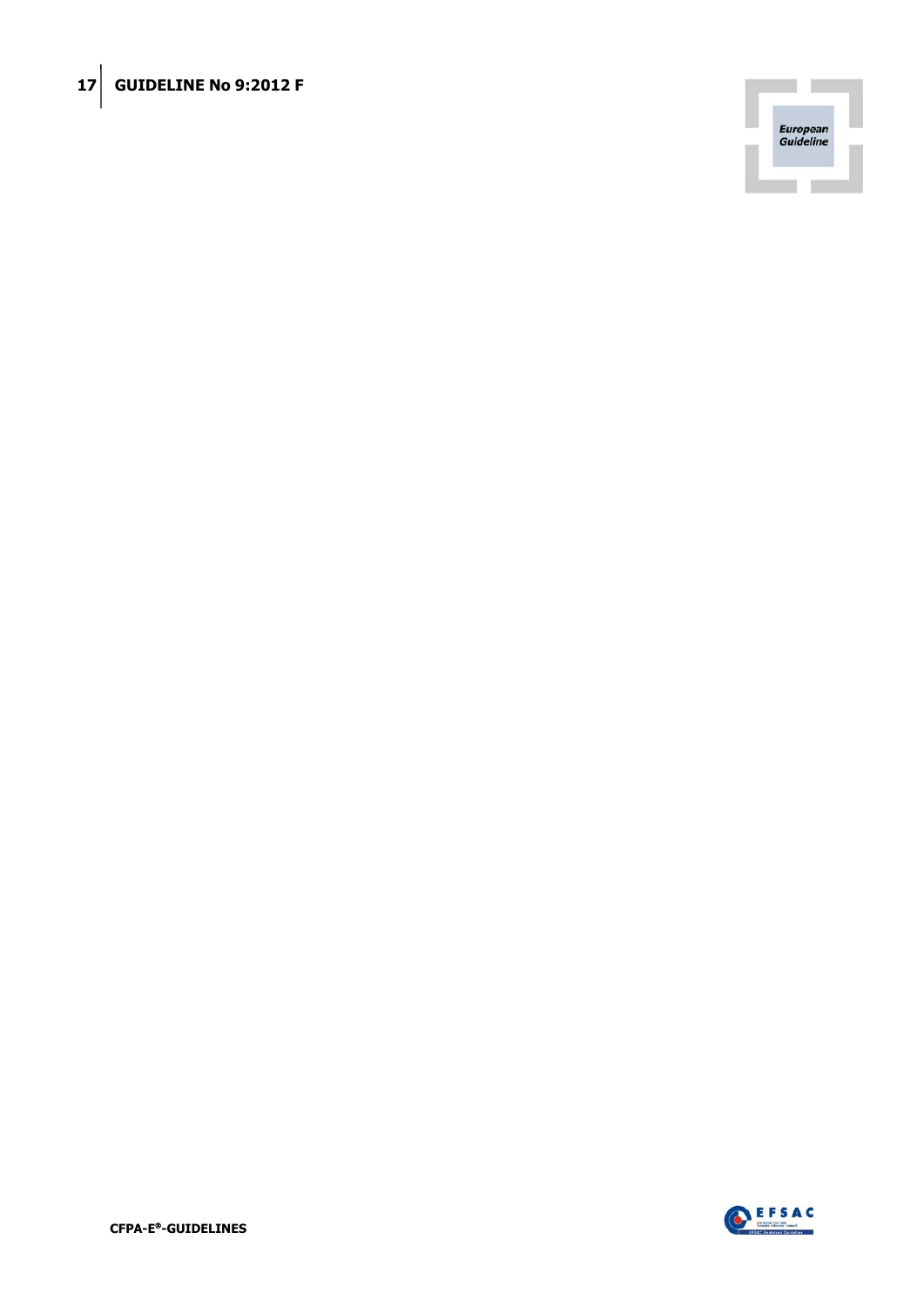

# <span id="page-17-0"></span>**Annex 1: Checklist**

| Ref  |                                                                                                                                                                                                                                                | Yes | No |
|------|------------------------------------------------------------------------------------------------------------------------------------------------------------------------------------------------------------------------------------------------|-----|----|
| para |                                                                                                                                                                                                                                                |     |    |
|      | <b>Section 3: Risk assessment</b>                                                                                                                                                                                                              |     |    |
| 3.1  | Has a fire risk assessment been undertaken in compliance with<br>national requirements?                                                                                                                                                        |     |    |
| 3.1  | Is the fire risk assessment being reviewed periodically?                                                                                                                                                                                       |     |    |
| 3.2  | Has other national legislation referring to health, safety and hygiene<br>also been addressed?                                                                                                                                                 |     |    |
|      | <b>Section 4: Compartmentation</b>                                                                                                                                                                                                             |     |    |
| 4.1  | Is the cooking undertaken in a dedicated fire compartment separated<br>from customers by a construction that will provide at least 30 minutes<br>fire resistance?                                                                              |     |    |
| 4.2  | Is storage in a separate fire compartment?                                                                                                                                                                                                     |     |    |
| 4.3  | Is any opening between the kitchen and the server or dining area<br>protected by a shutter with the same standard of fire resistance as the<br>wall in which it is installed?                                                                  |     |    |
| 4.3  | Does the shutter lower automatically in the event of a fire?                                                                                                                                                                                   |     |    |
| 4.3  | Is the shutter closed outside working hours?                                                                                                                                                                                                   |     |    |
| 4.4  | If the kitchen is not in a separate fire compartment do the kitchen and<br>dining areas form a single fire compartment providing at least 30<br>minutes fire resistance in which an automatic fire detection and alarm<br>system is installed? |     |    |
| 4.5  | Does the kitchen have non-combustible walls, floor and ceiling?                                                                                                                                                                                |     |    |
| 4.6  | Are any holes around services passing through the kitchen walls or<br>ceiling sealed with suitable fire resisting material?                                                                                                                    |     |    |
|      | <b>Section 4: Evacuation</b>                                                                                                                                                                                                                   |     |    |
| 4.7  | Is the design such that all persons can turn their back on the fire and<br>leave the building safely?                                                                                                                                          |     |    |
| 4.8  | Is the restaurant free of areas from which escape is only available in<br>one direction?                                                                                                                                                       |     |    |
| 4.9  | Are all escape routes to a place of safety away from the building as<br>direct as possible, and protected from other parts of the premises by<br>construction that provides at least 30 minutes fire resistance?                               |     |    |
| 4.10 | Do the doors between the kitchen and the dining area, the kitchen and<br>the escape route and the restaurant and the escape route all provide<br>at least 30 minutes fire resistance and are they fitted with self-closers?                    |     |    |
| 4.11 | Are the escape routes of adequate width for the maximum number of<br>persons likely to be in the premises to be able to reach a place of<br>safety within about three minutes?                                                                 |     |    |

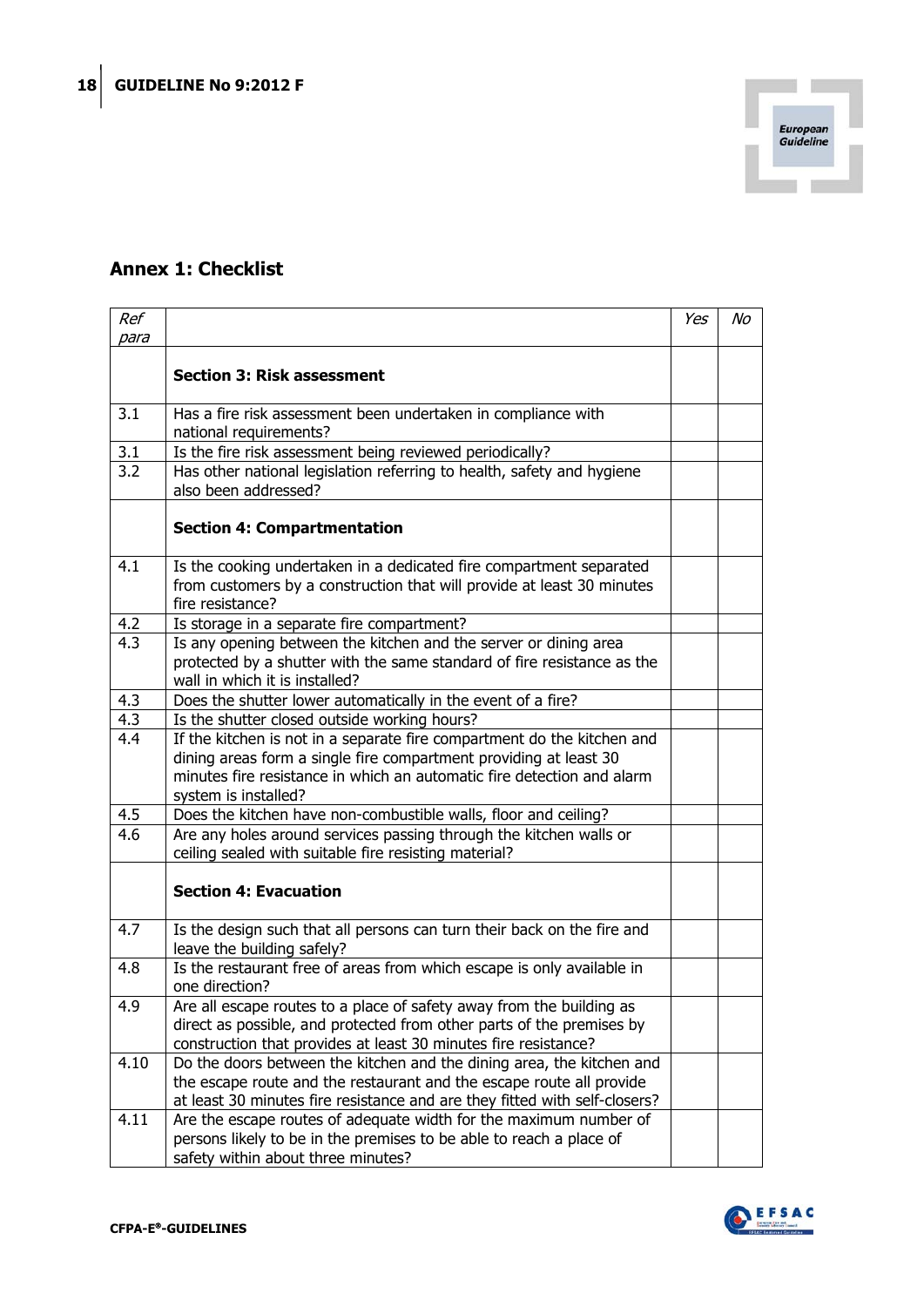

|      | <b>Section 5: Fire detection and alarm installation</b>                                                                                                                                                                                        |  |
|------|------------------------------------------------------------------------------------------------------------------------------------------------------------------------------------------------------------------------------------------------|--|
| 5.1  | Is there means for raising the alarm in case of fire?                                                                                                                                                                                          |  |
| 5.1  | Can the fire alarm be clearly heard above any background noise?                                                                                                                                                                                |  |
| 5.2  | Is the fire alarm tested weekly to ensure that it works correctly and<br>can be heard in all areas?                                                                                                                                            |  |
| 5.3  | Is an automatic fire detection system installed in accordance with<br>national standards to protect the whole of the premises?                                                                                                                 |  |
| 5.4  | Is the automatic fire detection and alarm system maintained in<br>accordance with national standards?                                                                                                                                          |  |
| 5.5  | Are suitable records kept of the testing and servicing of the automatic<br>fire detection and alarm system?                                                                                                                                    |  |
|      | <b>Section 6: Fire safety management</b>                                                                                                                                                                                                       |  |
| 6.1  | Have suitable plans been formulated and staff trained to assist<br>everyone, especially people with a disability, to leave the premises in<br>the event of a fire?                                                                             |  |
| 6.1  | Are fire action notices displayed prominently in the building?                                                                                                                                                                                 |  |
| 6.2  | Are all escape routes clearly signed in accordance with national<br>legislation?                                                                                                                                                               |  |
| 6.3  | Is emergency lighting installed and maintained according to national<br>standards to allow everyone to find their way to a place of safety?                                                                                                    |  |
| 6.4  | Is there an adequate provision of suitable fire extinguishers and other<br>appropriate fir fighting equipment in accordance with national<br>standards?                                                                                        |  |
| 6.5  | Is all fire fighting equipment maintained by a competent engineer in<br>accordance with national standards?                                                                                                                                    |  |
| 6.6  | Are suitable records kept of the maintenance of the fire fighting<br>equipment?                                                                                                                                                                |  |
| 6.7  | Are all lanterns and table decorations with naked flames of a design<br>that automatically extinguish if knocked over?                                                                                                                         |  |
| 6.8  | Are all materials used to decorate the premises, especially at times of<br>festivals, inherently flame retardant or treated so as not to produce a<br>sustained flame or melt and drip when a small pilot flame is applied to<br>the material? |  |
| 6.9  | Do all staff receive fire safety induction training on their first day at<br>work and periodically thereafter?                                                                                                                                 |  |
| 6.10 | Are fire drills or 'walk through' exercises held to acquaint staff with the<br>fire evacuation procedures?                                                                                                                                     |  |
| 6.11 | Are records kept of staff training?                                                                                                                                                                                                            |  |
|      | <b>Section 7: Housekeeping</b>                                                                                                                                                                                                                 |  |
| 7.1  | Are the surfaces of all cooking equipment, hoods, canopies, ductwork,<br>fans and fixed fire extinguishing equipment carried out at frequent<br>intervals?                                                                                     |  |
| 7.2  | Most importantly, are filters and other grease removing devices                                                                                                                                                                                |  |

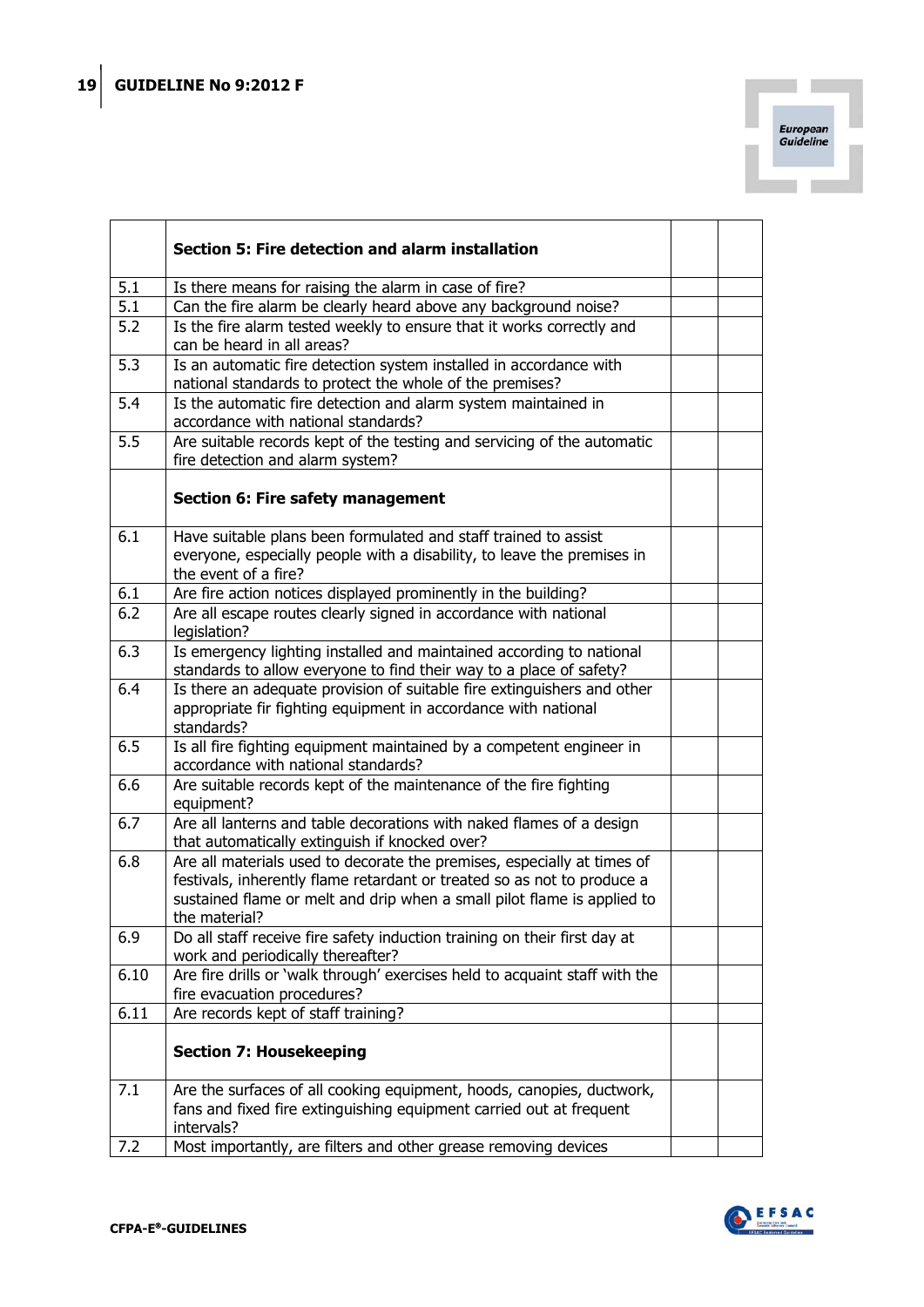

|                  | frequently cleaned or replaced in accordance with best practice?                   |  |
|------------------|------------------------------------------------------------------------------------|--|
| 7.3              | Is the inside of ductwork inspected, preferably by a specialist                    |  |
|                  | contractor, at least every 12 months for grease deposits and cleaning              |  |
|                  | undertaken as appropriate?                                                         |  |
| 7.4              | Is the use of flammable solvents for cleaning prohibited?                          |  |
| 7.5              | Are spare cartridges for flambé lamps and chefs' blowlamps kept                    |  |
|                  | securely outside the kitchen?                                                      |  |
| $\overline{7.6}$ | Are all cleaning chemicals stored away from the cooking area?                      |  |
| 7.7              | Is clean linen stored in a cool dry place to reduce the likelihood of self-        |  |
|                  | heating of fatty residues?                                                         |  |
| 7.8              | Is all refuse that accumulates collected at regular intervals and stored           |  |
|                  | outside the premises in non-combustible waste containers?                          |  |
| 7.9              | Are the contents of ashtrays emptied into special self-closing metal               |  |
|                  | bins stored outside the premises?                                                  |  |
|                  |                                                                                    |  |
|                  | <b>Section 8: Fire protection measures</b>                                         |  |
|                  |                                                                                    |  |
| 8.2              | Are staff briefed regarding the purpose and effect of the automatic fire           |  |
| 8.3              | detection and alarm installation?                                                  |  |
|                  | Are staff instructed as to the hazards of fighting fires in fats and               |  |
| 8.4              | cooking oils?<br>Do the notices in staff areas require the prompt shutdown of heat |  |
|                  | supplies and the extraction systems?                                               |  |
| 8.5              | Have staff been made aware of the operation and use of portable fire               |  |
|                  | extinguishing appliances and any fixed fire suppression system?                    |  |
| 8.6              | Where deep fat fryers are in use has a wet chemical fire extinguisher              |  |
|                  | been provided?                                                                     |  |
| 8.7              | Is at least one fire blanket available in the kitchen?                             |  |
| 8.8              | Is all fire fighting equipment easily and safely accessible?                       |  |
| 8.9              | Have staff been instructed to turn off the gas supply before fighting a            |  |
|                  | fire involving burning gas?                                                        |  |
| 8.10             | Are cooking equipment, canopies and ducts protected by a suitable                  |  |
|                  | fixed fire extinguishing system installed, with both manual and                    |  |
|                  | automatic operation, by a third party approved company?                            |  |
| 8.11             | Have the advantages of having an automatic fire extinguishing system               |  |
|                  | installed to protect the whole of the restaurant been considered?                  |  |
|                  |                                                                                    |  |
|                  | Section 9: Equipment in the kitchen                                                |  |
|                  |                                                                                    |  |
| 9.1              | Is there an adequate area in the kitchen, clear of obstruction, to allow           |  |
|                  | for the safe movement of staff and their escape in an emergency?                   |  |
| 9.2              | Are adequate means of access and clearance maintained around                       |  |
|                  | cooking equipment for cleaning and maintenance purposes?                           |  |
| 9.3              | Are appliances where oil or fat is used for cooking located away from              |  |
|                  | water pipes?                                                                       |  |
| 9.4              | Is the installation of the cooking appliances fully in accordance with             |  |
|                  | the manufacturer's instructions?                                                   |  |
| 9.5              | Has the connection of the equipment to power or gas supplies been                  |  |
|                  | carried out by the manufacturer or by an accredited contractor?                    |  |

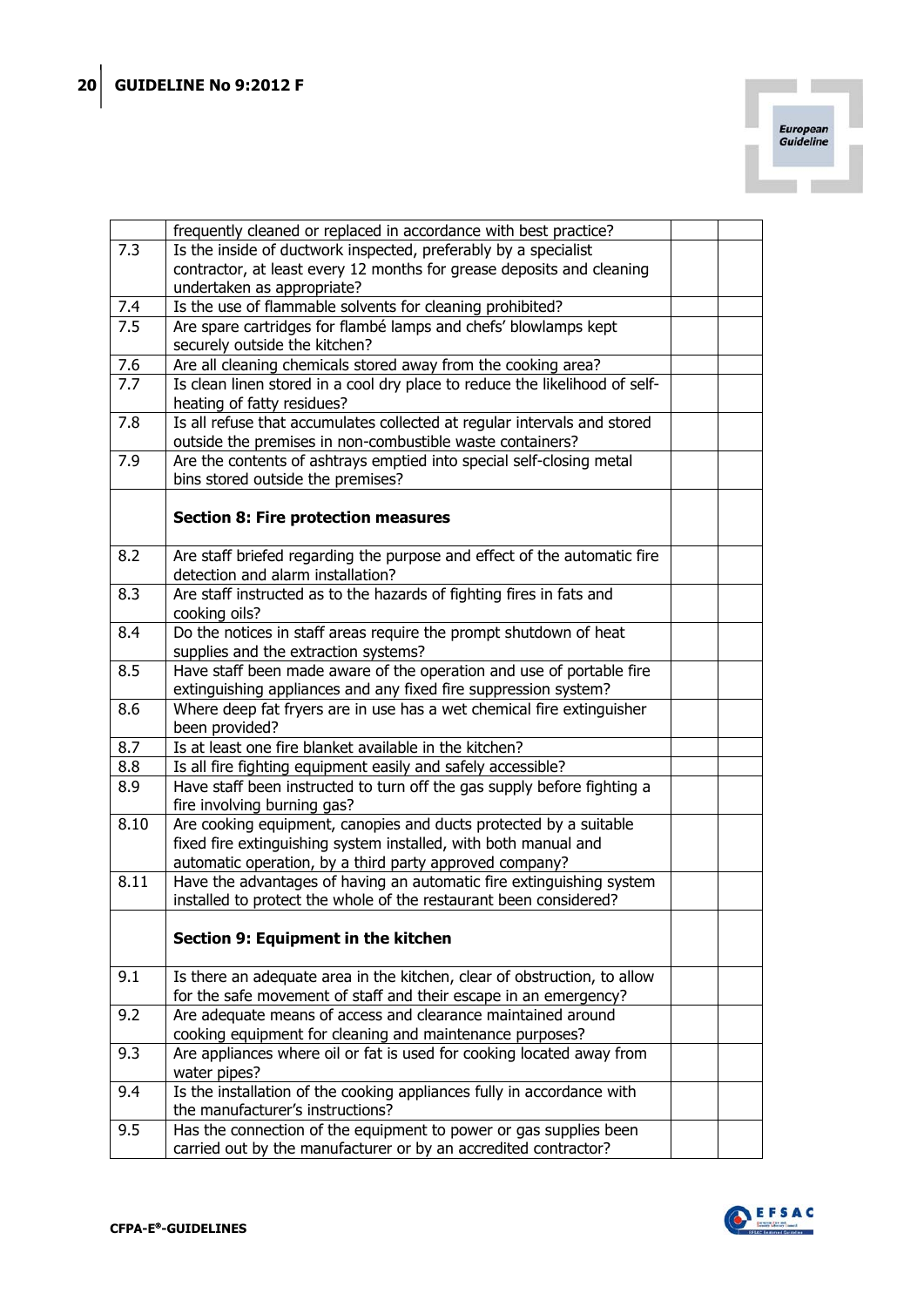

| 9.6   | Is all electrical equipment installed in accordance with the national     |  |
|-------|---------------------------------------------------------------------------|--|
|       | standard and subject to periodic inspection, which is recorded?           |  |
| 9.7   | Where cooking equipment is supplied by liquefied petroleum gas, does      |  |
|       | the installation comply with relevant national standards or best          |  |
|       | practice?                                                                 |  |
| 9.8   | Are fuel pipes and electrical wiring sited to that they are not           |  |
|       | susceptible to the effects of heat, water vapour, grease or mechanical    |  |
|       | damage?                                                                   |  |
| 9.8   | Where necessary are fuel pipes and electrical wiring protected from       |  |
|       | the weather?                                                              |  |
| 9.9   | Are means provided for the emergency shutdown of power, fuel              |  |
|       | supplies and extraction equipment to all cooking equipment, with the      |  |
|       | emergency shutdown device being clearly labelled and readily              |  |
|       | accessible adjacent to the main escape route?                             |  |
| 9.10  | Are deep fat fryers equipped with a separate high temperature limit       |  |
|       | control, of a non-self-resetting type, to shut off the heat source should |  |
|       | the temperature of the fat exceed 230°C?                                  |  |
|       |                                                                           |  |
|       | <b>Section 10: Extraction systems</b>                                     |  |
|       |                                                                           |  |
| 10.1  | Is mechanical extract ventilation provided for all cooking equipment      |  |
|       | producing heat, fumes and products of combustion?                         |  |
| 10.1  | Is the heat and fume extract ducting leading from deep fat fryers         |  |
|       | separate from the ducting from the burners?                               |  |
| 10.2  | Is extraction via an overhead canopy and ducting system that              |  |
|       | discharges to the open so as not to deposit grease on the building or     |  |
|       | on adjoining properties?                                                  |  |
| 10.3  | Do hoods, canopies and ducts have liquid tight joints and seams and       |  |
|       | are they constructed of, and supported by, suitable galvanised or         |  |
|       | stainless steel fixings?                                                  |  |
| 10.4  | Are lighting arrangement sunder canopies selected for their suitability   |  |
|       | in the presence of heat and grease?                                       |  |
| 10.5  | Is extract ducting as short as practicable and comply with local          |  |
|       | byelaws?                                                                  |  |
| 10.5  | Do ducts pass directly to the outside where possible and not through      |  |
|       | floor or ceiling voids?                                                   |  |
| 10.6  | Are bends or dips in the design of the ductwork avoided and the whole     |  |
|       | of the ductwork made accessible for cleaning?                             |  |
| 10.7  | Where ductwork cannot pass directly to the outside, is it enclosed in a   |  |
|       | service shaft of non-combustible construction having a fire resistance    |  |
|       | of at least 30 minutes?                                                   |  |
| 10.8  | If ductwork passes through any combustible material is it cut away for    |  |
|       | a distance of at least 150mm from the duct with the space filled with     |  |
|       | non-combustible insulation?                                               |  |
| 10.9  | Are grease filters, traps or other grease removal devices provided, with  |  |
|       | a residue trap being installed at the base of any vertical riser?         |  |
| 10.10 | Is grease removing devices, including their frames, constructed of non-   |  |
|       | combustible material and installed in the extract ducting or canopy in a  |  |
|       | readily accessible position to allow cleaning?                            |  |
| 10.11 | Are records kept of the cleaning of the extract systems?                  |  |